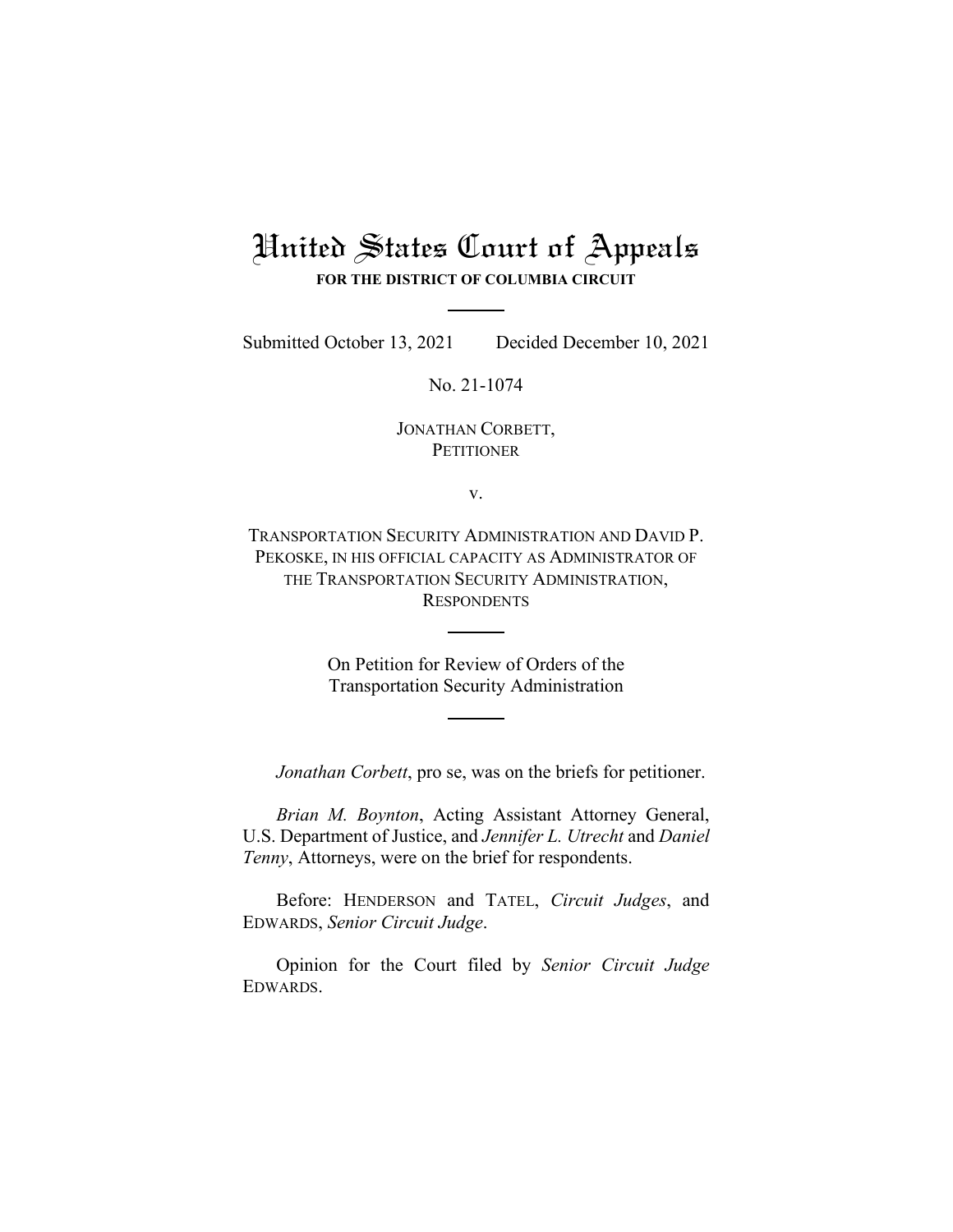### Dissenting Opinion filed by *Circuit Judge* HENDERSON.

EDWARDS, *Senior Circuit Judge*: In January 2021, in response to the ongoing COVID-19 pandemic, the Transportation Security Administration ("TSA") issued several directives and an emergency amendment mandating that masks be worn in airports, on commercial aircraft, and on surface transportation such as buses and trains ("Mask Directives"). In February 2021, pro se petitioner Jonathan Corbett ("Petitioner" or "Corbett"), a frequent flyer, filed a petition for review pursuant to 49 U.S.C. § 46110(a) to challenge the Mask Directives. Corbett does not challenge the wisdom of a government agency requiring face masks in airports and on airplanes. Rather, he claims that TSA had no authority to issue the Mask Directives.

In support of his claim, Corbett's central argument is that TSA's statutory authority under the Aviation and Transportation Security Act, Pub. L. No. 107-71, 115 Stat. 597 (2001) (codified in 49 U.S.C. § 114 and scattered sections of 49 U.S.C.) ("Act"), is limited to developing policies and promulgating directives to protect against violent threats to transportation and ensure the security of airports and other transportation facilities against criminal attack. According to Corbett, this authority does not empower TSA to require face masks to prevent the spread of COVID-19. Corbett contends that TSA's Mask Directives purport to regulate general health and safety, not transportation security. Therefore, in his view, TSA's Mask Directives are *ultra vires*.

Because we find no merit in Corbett's claim, we deny the petition for review. The COVID-19 global pandemic poses one of the greatest threats to the operational viability of the transportation system and the lives of those on it seen in decades. TSA, which is tasked with maintaining transportation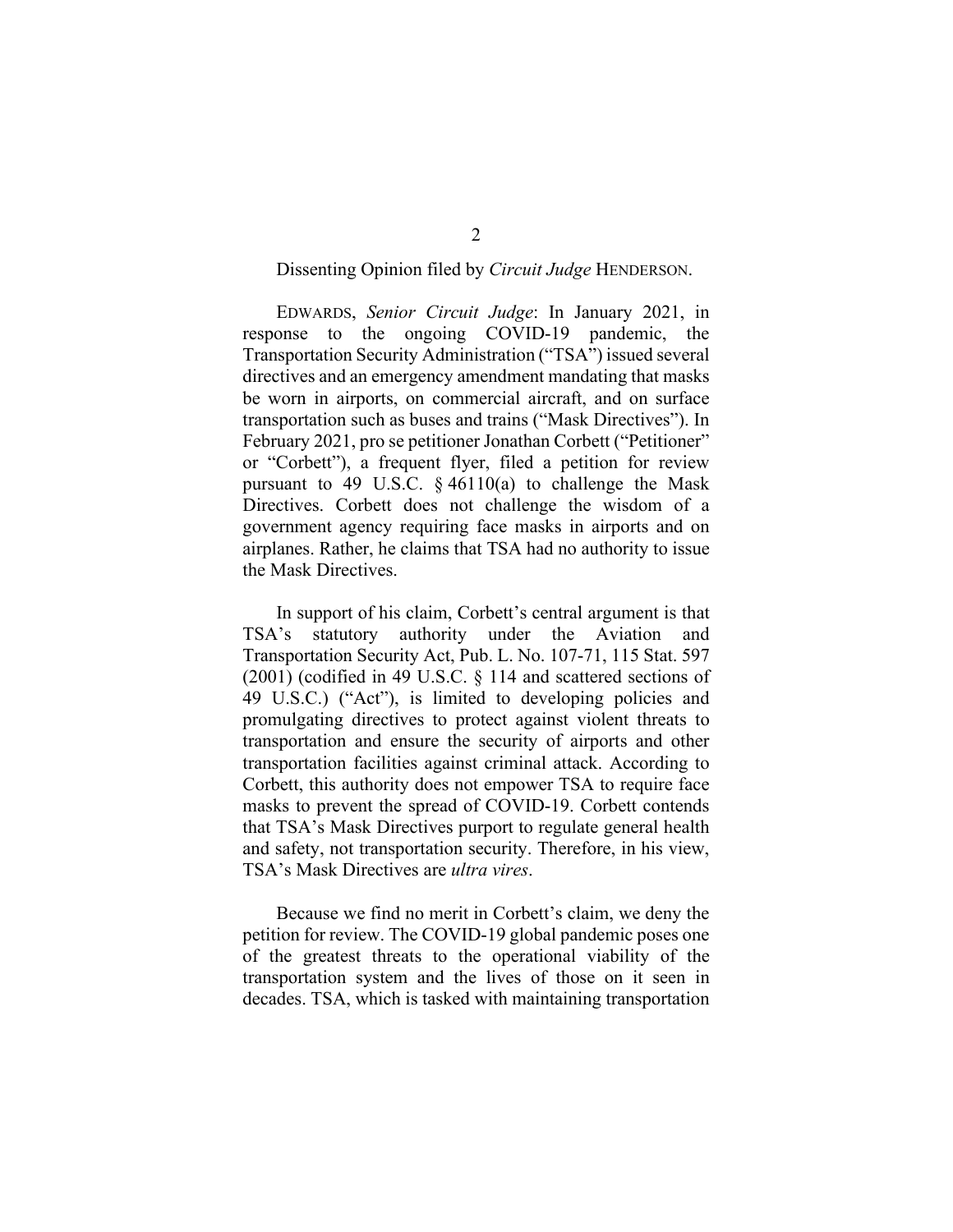safety and security, plainly has the authority to address such threats under both sections 114(f) and (g) of the Aviation and Transportation Security Act. *See* 49 U.S.C. § 114(f), (g).

#### **I. BACKGROUND**

In the wake of the deadly September 11, 2001, terrorist attacks, Congress created TSA to safeguard this country's civil aviation security and safety. 49 U.S.C. § 114; *see Alaska Airlines, Inc. v. TSA*, 588 F.3d 1116, 1117-18 (D.C. Cir. 2009) (citing 49 U.S.C. § 114). The Act confers upon the agency broad authority to "assess threats to transportation" and "develop policies, strategies, and plans for dealing with" such threats. 49 U.S.C.  $\S$  114(f)(2), (3). This authority extends to "ensur[ing] the adequacy[] of security measures at airports and other transportation facilities," as well as "work[ing] in conjunction with the . . . Federal Aviation Administration with respect to any actions or activities that may affect aviation safety or air carrier operations." *Id.* § 114(f)(11), (13). "[T]o carry out the functions of the [TSA]," the agency "is authorized to issue, rescind, and revise such regulations as are necessary." *Id.* § 114(*l*)(1).

The global COVID-19 pandemic has, to date, resulted in the deaths of more than 750,000 persons in the United States. Centers for Disease Control and Prevention, *COVID Data Tracker Weekly Review*, http://go.usa.gov/x6Zge (last visited Nov. 22, 2021). When President Biden assumed office, he issued an Executive Order directing agencies, including TSA, to "immediately take action . . . to require masks to be worn" in airports, on airplanes, and on buses and trains. Exec. Order No. 13,998, 86 Fed. Reg. 7205, 7205 (Jan. 21, 2021), *reprinted in* Supplemental Appendix ("S.A.") 1 ("Executive Order"). The President said that the action was critical "to save lives and allow all Americans, including the millions of people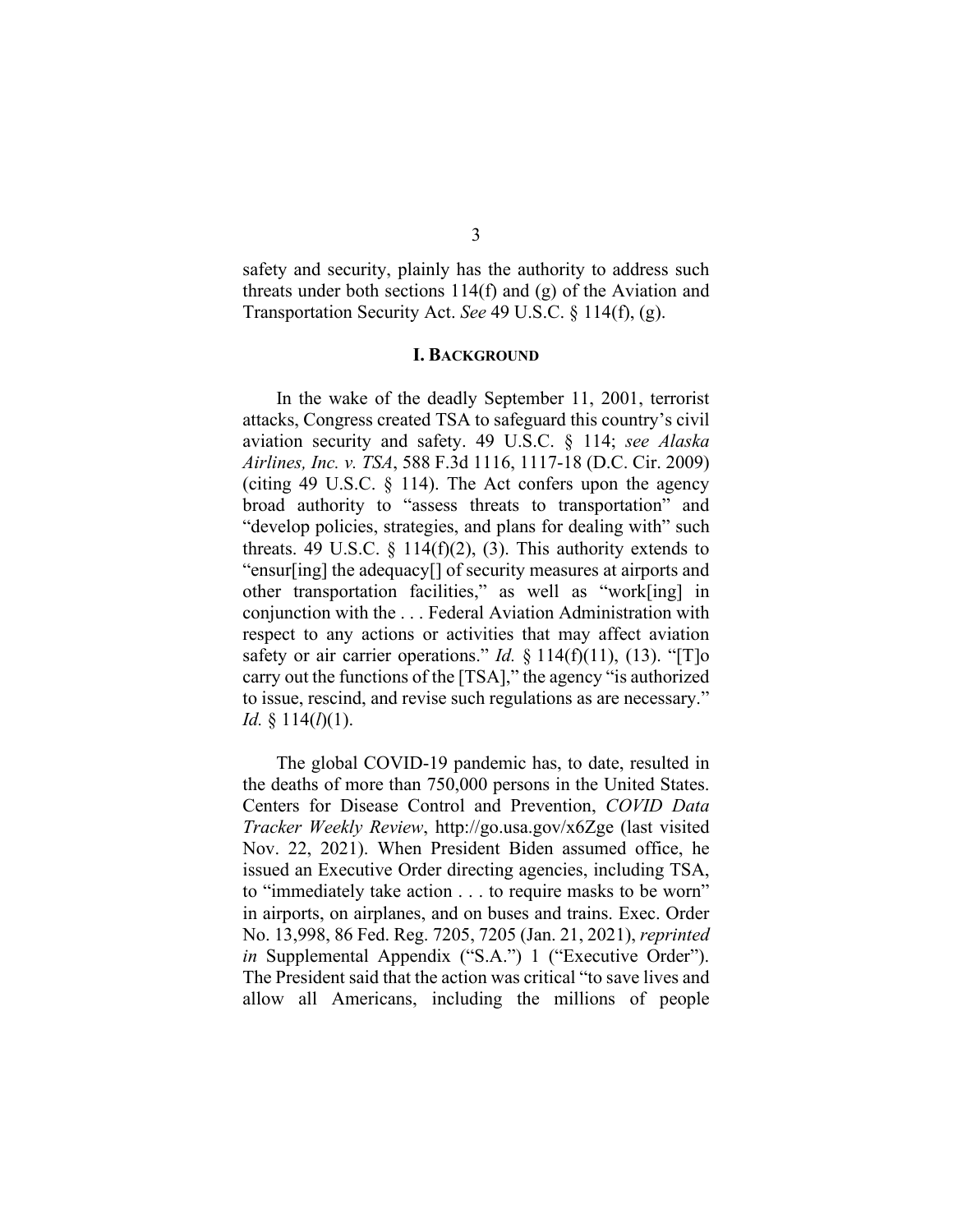employed in the transportation industry, to travel and work safely." *Id.*

On January 27, 2021, the Acting Secretary of the Department of Homeland Security determined that the COVID-19 pandemic constitutes a "national emergency." *See* Determination of a National Emergency Requiring Actions to Protect the Safety of Americans Using and Employed by the Transportation System, 86 Fed. Reg. 8217, 8218, 8219 (Feb. 4, 2021), *reprinted in* S.A. 5-6. This determination reaffirmed determinations that had been made by the Executive Branch dating back to March 2020. *Id.* at 8218. The January 2021 determination found that the pandemic was "a threat to our health and security" and "a threat to transportation." *Id.* at 8218, 8219. The Secretary directed TSA "to take actions consistent with the authorities in [the Act] . . . to implement the Executive Order to promote safety in and secure the transportation system." *Id.* at 8218. This included any measures "necessary to protect the transportation system . . . from COVID-19 and to mitigate [its] spread . . . through the transportation system." *Id.* at 8218-19.

In response to the emergency determination, TSA issued several security directives and an emergency amendment mandating that masks be worn in airports, on commercial aircraft, and on surface transportation such as buses and trains. Security Directives Nos. 1582/84-21-01, 1542-21-01, 1544- 21-02, *reprinted in* S.A. 13-26; Emergency Amendment 1546- 21-01, *reprinted in* S.A. 27-31 (collectively, "Mask Directives"). The Mask Directives instruct airport operators, domestic aircraft operators, foreign air carriers, and surface transportation operators to require passengers and employees to wear a mask "covering the nose and mouth" "at all times" while in transportation hubs and on conveyances. *See, e.g.*, Security Directive No. 1542-21-01 at 2, *reprinted in* S.A. 19.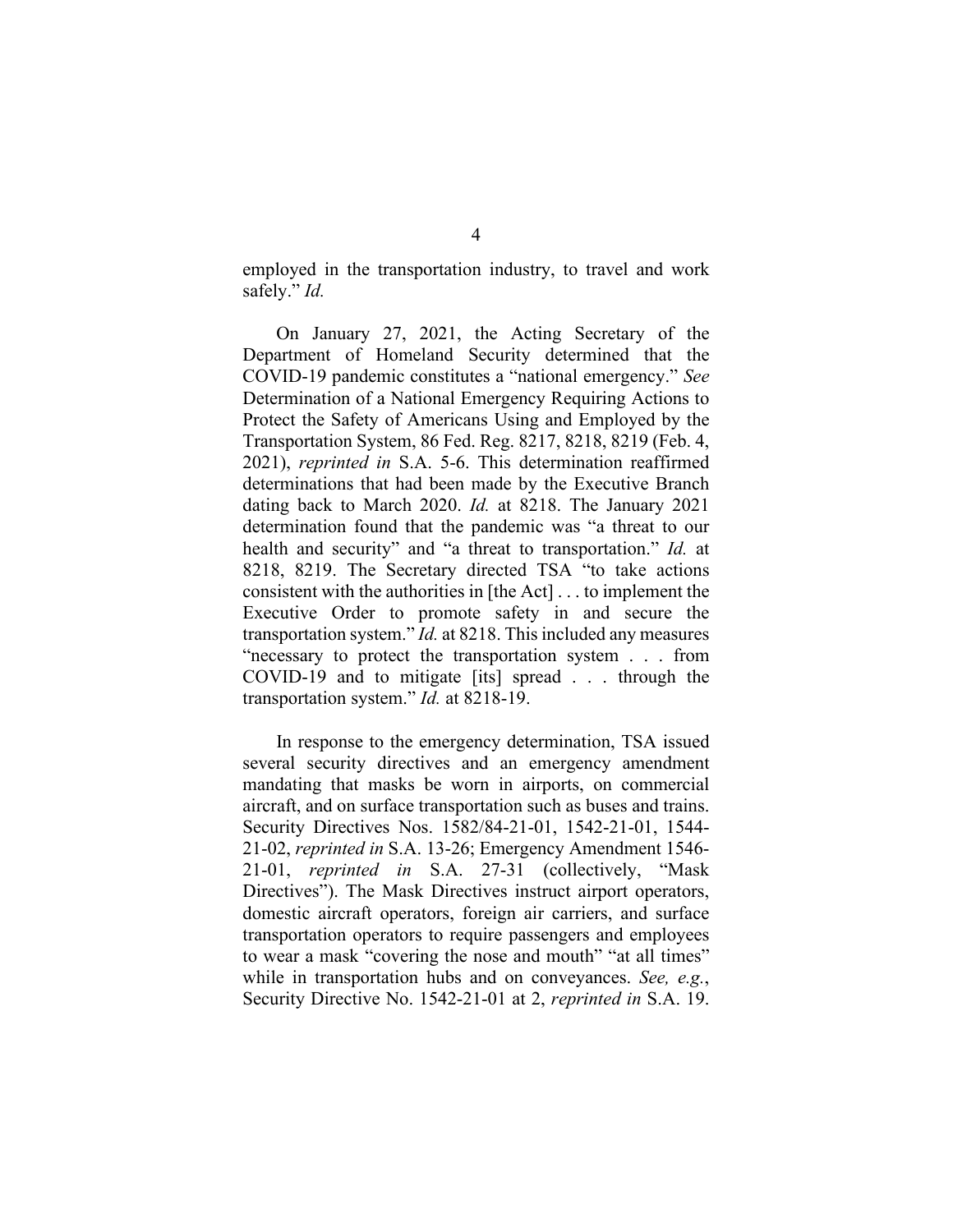Children under two, people with disabilities who cannot wear a mask, or workers for whom a mask would create a risk to workplace health or safety are exempt from the mandate. *See, e.g.*, *id.* at 3, *reprinted in* S.A. 20. In addition, the Mask Directives provide exceptions to the mask requirement for "eating, drinking, or taking oral medications for brief periods," "for identity verification purposes," or "while communicating with a person who is deaf or hard of hearing." *See, e.g.*, *id.* at 2-3, *reprinted in* S.A. 19-20.

Airport and aircraft operators are required to notify passengers of the mask requirements and ask them to put on a mask if they are not wearing one. *See, e.g.*, *id.* at 2, *reprinted in* S.A. 19. Passengers who refuse to comply must be denied boarding, removed from the aircraft or airport, and reported to TSA. *See, e.g.*, *id.* at 2, 4, *reprinted in* S.A. 19, 21; Security Directive No. 1544-21-02 at 2, 4, *reprinted in* S.A. 23, 25. These passengers may face penalties of between \$500 to \$1,000 for first-time offenders and \$1,000 to \$3,000 for second-time offenders. *See* TSA, *Penalty for Refusal to Wear a Face Mask*, https://www.tsa.gov/coronavirus/penalty-mask (last visited Nov. 14, 2021).

In a separate action, the Centers for Disease Control and Prevention ("CDC") issued its own order that also requires passengers and employees to wear face masks in and on the transportation system. *See* Requirement for Persons To Wear Masks While on Conveyances and at Transportation Hubs, 86 Fed. Reg. 8025, 8029 (Feb. 3, 2021) ("CDC Order") *reprinted in* S.A. 11. The CDC Order and TSA Mask Directives overlap in some respects, but there are differences. For example, while they both permit removing masks for "brief periods" to eat or drink, TSA's directives additionally specify that masks must be worn "between bites and sips" of food and drink. *See, e.g.*, *id.* at 8027; Security Directive No. 1544-21-02 at 3, *reprinted in*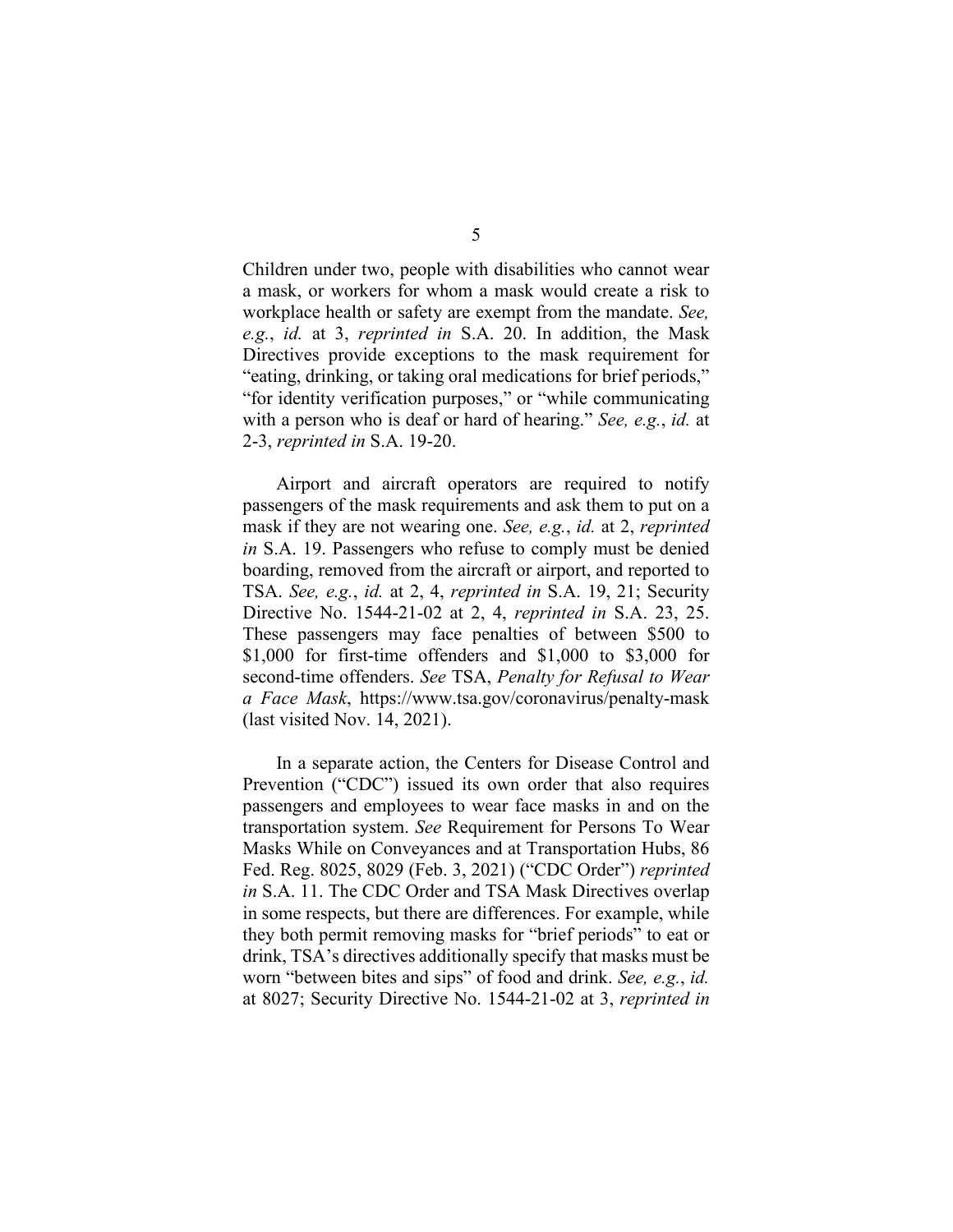S.A. 24. The TSA Mask Directives also require operators to report incidents of noncompliance to TSA and carry the potential for civil penalties. *See, e.g.*, Security Directive No. 1544-21-02 at 2, 4, *reprinted in* S.A. 23, 25.

On February 26, 2021, Corbett filed a timely petition for review of the TSA Mask Directives pursuant to 49 U.S.C.  $§$  46110(a). Section 46110(a) permits any person with "a substantial interest in an order" issued by TSA "with respect to security duties and powers . . . [to] apply for review of the order by filing a petition for review in the United States Court of Appeals for the District of Columbia Circuit or in the court of appeals of the United States for the circuit in which the person resides or has its principal place of business." 49 U.S.C. § 46110(a). The reviewing court has "exclusive jurisdiction to affirm, amend, modify, or set aside any part of the order." *Id.*  $§$  46110(c).

Petitioner Jonathan Corbett is a frequent flyer who has "flown several hundred thousands of miles in the past decade, including at least a dozen flights during the 'pandemic period' of the last 12 months." Corbett Affirmation, Br. of Pet'r, Ex. A, at 1. Corbett "intend[s] to continue this rate of travel" and has "a currently-booked flight in the near future." *Id.*; Br. of Pet'r 7. As a result of his frequent travel, Corbett says that he is subject to the TSA Mask Directives "dozens of times annually." Br. of Pet'r 7. Corbett further alleges that, "[b]ut for" the TSA Mask Directives, "[he] would wear a mask at fewer times." Corbett Affirmation 1.

The essence of Corbett's petition for review is that TSA has no statutory authority to address the threat that the COVID-19 global pandemic poses to the nation's transportation systems. The petition for review challenges the three security directives and one emergency amendment issued by TSA on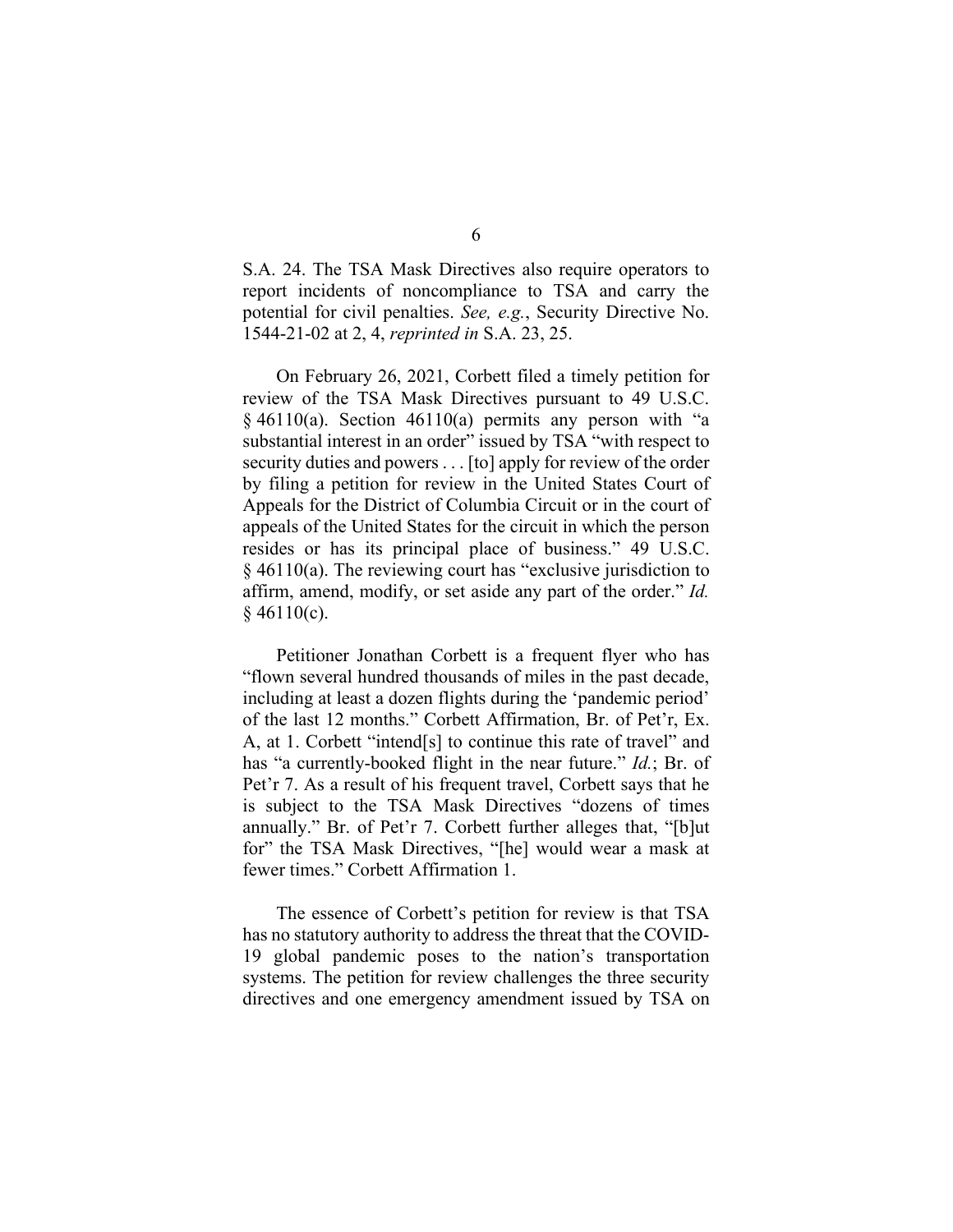January 31, 2021, with an effective date of February 1, 2021. Br. of Resp'ts 3; *see* Security Directive No. 1542-21-01, *reprinted in* S.A. 18-21; Security Directive No. 1544-21-02, *reprinted in* S.A. 22-26; Security Directive No. 1582/84-21-01, *reprinted in* S.A. 13-17; and Emergency Amendment No. 1546-21-01, *reprinted in* S.A. 27-31. The initial Mask Directives expired May 11, 2021, but they have since been extended multiple times. *See* Resp'ts' 28(j) Letter (Aug. 30, 2021). The current Mask Directives that are under review here are in effect through January 18, 2022. *See* Security Directive Nos. 1542-21-01B, 1544-21-02B, and 1582/84-21-01B; Emergency Amendment No. 1546-21-01B, *reprinted in* Attach. to Resp'ts' 28(j) Letter (Aug. 30, 2021). Corbett urges the court to hold that the Mask Directives are *ultra vires*, *i.e.*, beyond the scope of TSA's lawful authority, and enjoin TSA from enforcing them. Br. of Pet'r 18-19; *see Fla. Health Scis. Ctr., Inc. v. Sec'y of Health & Hum. Servs.*, 830 F.3d 515, 522 (D.C. Cir. 2016) (holding that "[t]o challenge agency action on the ground that it is *ultra vires*, [the complaining party] must show a 'patent violation of agency authority.'" (quoting *Indep. Cosmetic Mfrs. & Distribs. Inc. v. U.S. Dep't of Health, Educ. & Welfare*, 574 F.2d 553, 555 (D.C. Cir. 1978))).

On the same day when he filed his petition for review, Corbett filed an emergency motion for stay pending review of the directives. Emergency Mot. for Stay Pending Review 10- 11. This court denied the motion for stay on March 26, 2021. Order (Mar. 26, 2021).

Corbett's petition challenges only the actions of TSA, not the CDC. In addition, one of the directives that is referenced in Corbett's petition for review applies only to masking on surface transportation services such as buses and trains. *See* Security Directive No. 1582/84-21-01, *reprinted in* S.A. 13-17. However, this directive is not challenged in Corbett's briefs.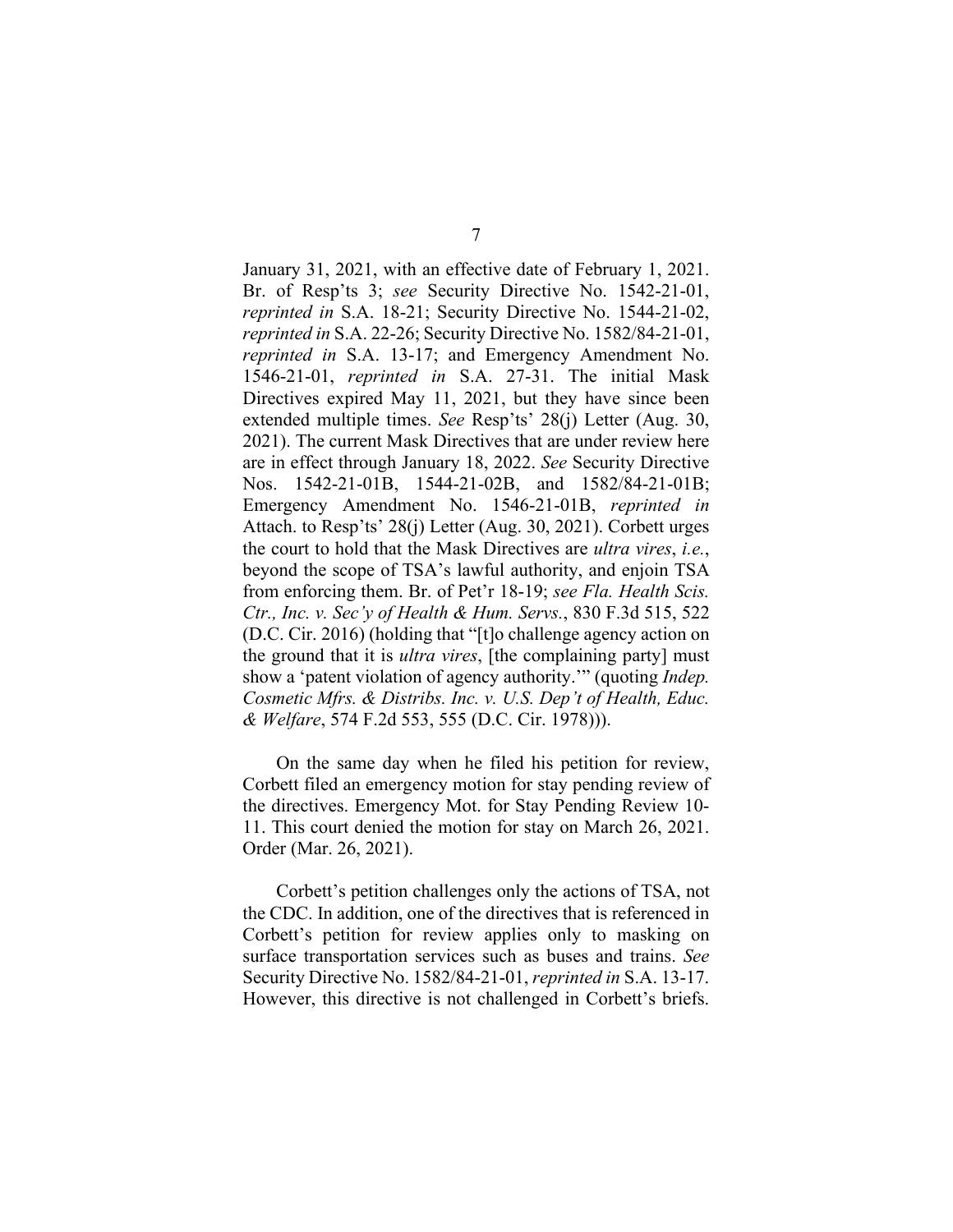Therefore, we will limit our review of Petitioner's claims to TSA's mask requirements in airports and on airplanes.

### **II. ANALYSIS**

### **A. Standing**

In order to challenge a disputed government regulation, a petitioner must satisfy "the irreducible constitutional minimum of standing." *Lujan v. Defs. of Wildlife*, 504 U.S. 555, 560 (1992). Corbett clearly does. As we explained in *Bonacci v. TSA*, 909 F.3d 1155 (D.C. Cir. 2018):

To establish standing to seek review of [a TSA] action, a petitioner bears the burden of proof "to show a 'substantial probability' that it has been injured, that the defendant caused its injury, and that the court could redress that injury." *Sierra Club v. EPA*, 292 F.3d 895, 899 (D.C. Cir. 2002) (quoting *Am. Petroleum Inst. v. EPA*, 216 F.3d 50, 63 (D.C. Cir. 2000) (per curiam)).

"The Supreme Court has stated," however, that "'there is ordinarily little question' that a regulated individual or entity has standing to challenge an allegedly illegal statute or rule under which it is regulated." *State Nat'l Bank of Big Spring v. Lew*, 795 F.3d 48, 53 (D.C. Cir. 2015) (quoting *Lujan v. Defs. of Wildlife*, 504 U.S. 555, 561–62 (1992)). A "petitioner's standing to seek review of administrative action is [usually] self-evident . . . if the complainant is 'an object of the action (or forgone action) at issue. . . .'" *Sierra Club*, 292 F.3d at 899–900 (quoting *Lujan*, 504 U.S. at 561); *see also Nat'l Ass'n of Home Builders v. EPA*, 786 F.3d 34, 43 (D.C. Cir. 2015) (explaining "regulated entities' standing to challenge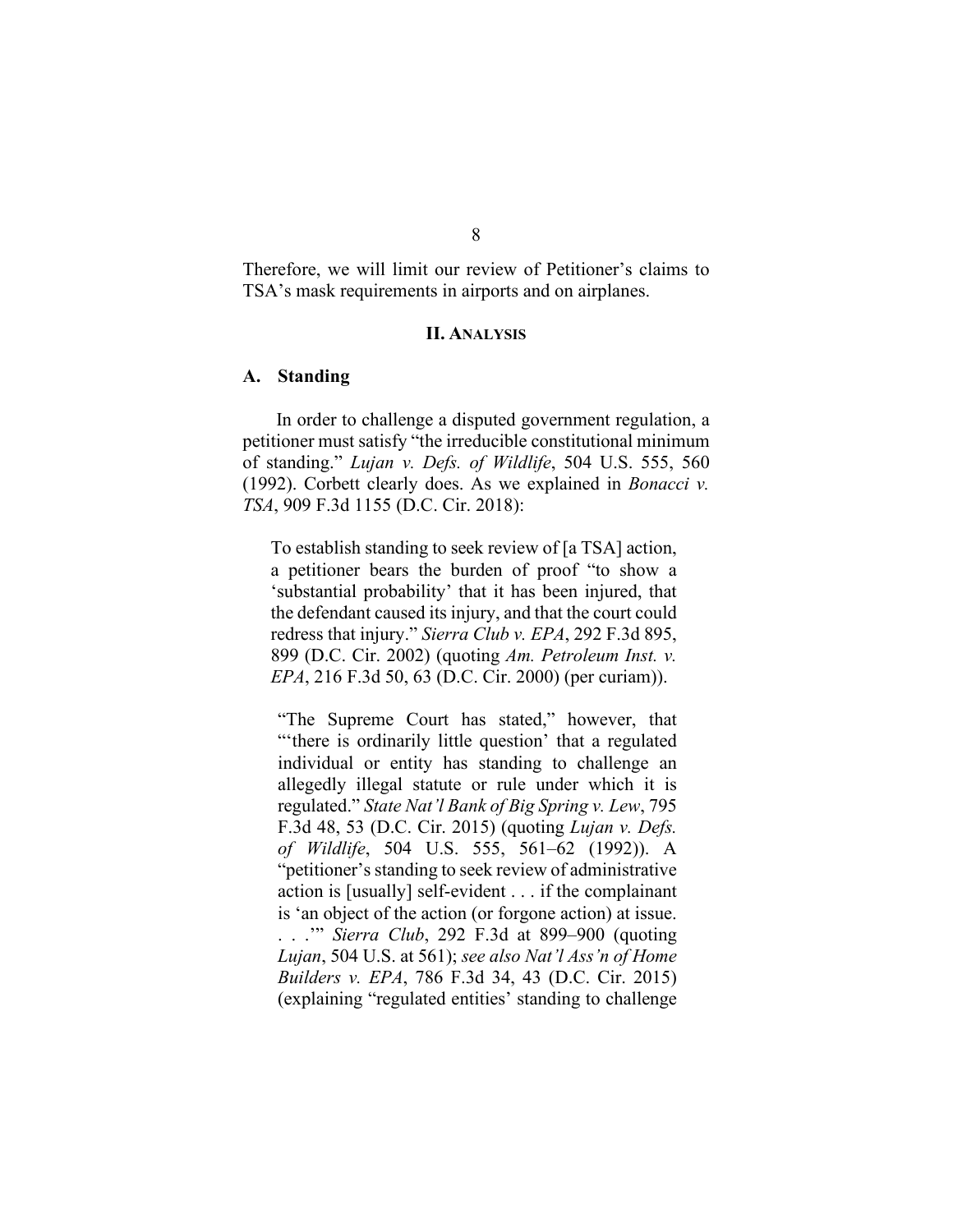the rules that govern them is normally not an issue") (internal quotation marks omitted).

*Bonacci*, 909 F.3d at 1159-60.

As a directly regulated party, Corbett plainly has standing to pursue his claims in this case. The Government does not deny that, absent a permissible regulation compelling him to do so, Corbett has every right to choose whether and when to wear a face mask in an airport – just as he can choose what clothing to wear in an airport. Each time Corbett flies, he is forced to comply with the TSA directives to wear a mask almost continuously. Because he is the target of the TSA regulations, he faces the threat of enforcement and ensuing penalties should he fail to comply. Corbett has made clear that, were it not for the TSA regulations, he would not wear a mask in accordance with the TSA requirements. Reply Br. of Pet'r 6. (Petitioner "would engage in conduct prohibited by the order but for the order."). In addition, Corbett's injury is not "conjectural" or "hypothetical": he is a frequent flyer and he currently has future travel booked where he will again face compelled compliance with the Mask Directives under the credible threat of enforcement. *See* Br. of Pet'r 7; *Lujan*, 504 U.S. at 560, 563-64.

Like the pilot in *Bonacci*, who had standing to challenge TSA screening procedures that he was subject to, it is undisputed that Corbett is regularly subject to the challenged TSA Mask Directives. *See Bonacci*, 909 F.3d at 1160. Corbett does not allege "unlawful regulation or lack of regulation of *someone else*," in which case "much more [would be] needed" to establish standing. *Lujan*, 504 U.S. at 562 (emphasis in original). Rather, he is within the regulated class of persons covered by the disputed directives, and those directives are plainly ripe for review. The Mask Directives are "directed at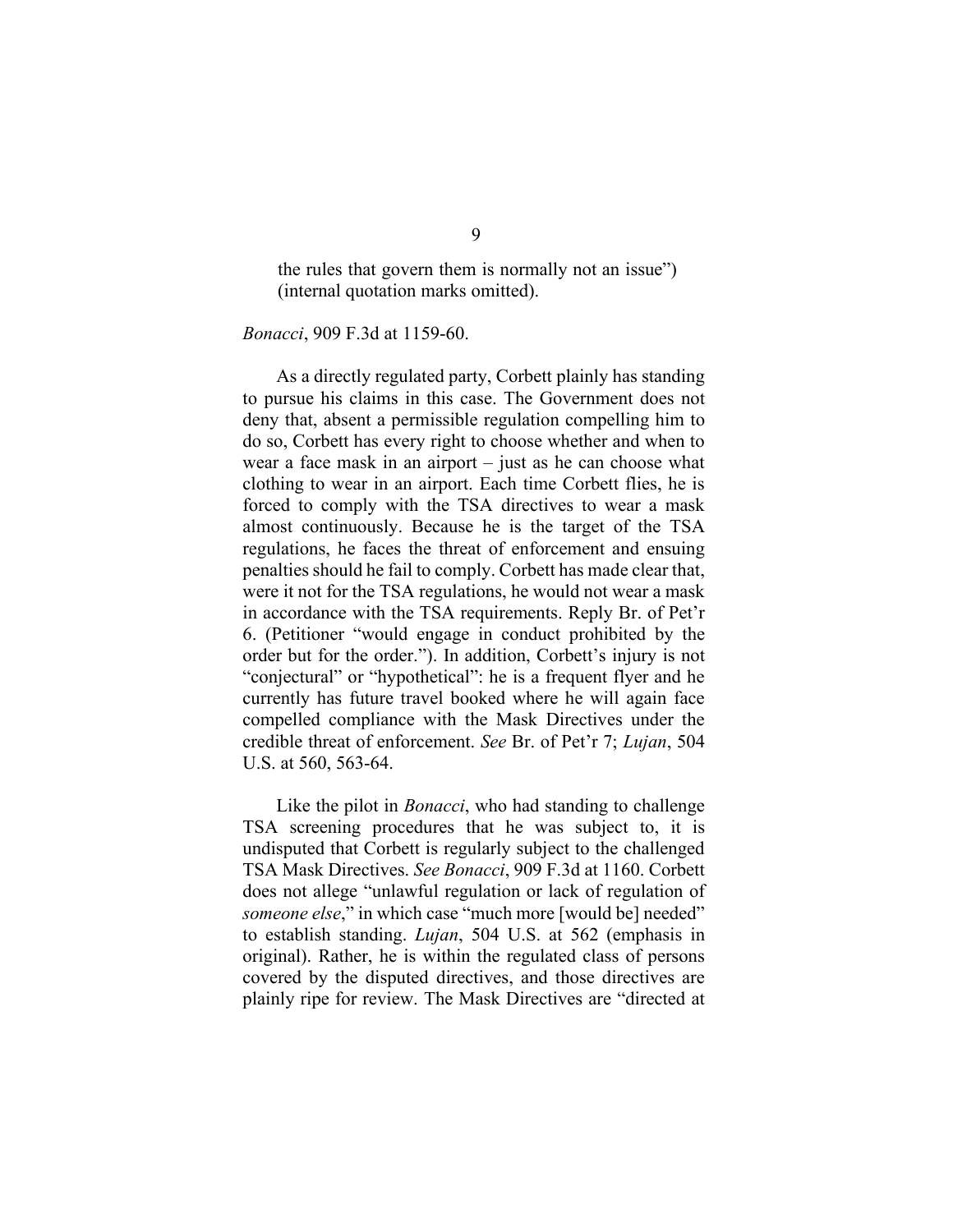[Petitioner] in particular; [they] require[] [him] to make significant changes in [his] everyday [travel] practices; [and] if [he] fail[s] to observe the [TSA]'s rule [he is] quite clearly exposed to the imposition of . . . sanctions." *Abbott Lab'ys v. Gardner*, 387 U.S. 136, 154 (1967). His claims are ripe for review because "[e]ither [Corbett] must comply with [the Mask Directives] . . . or [he] must follow [his] present course and risk prosecution." *Id.* at 152 (citation omitted).

Moreover, because Corbett is directly regulated by the agency's Mask Directives, he is not pursuing a "generalized grievance" that would undercut his standing. The Supreme Court has made it clear that "it does not matter how many persons have been injured by [a] challenged action, [so long as] the party bringing suit  $\dots$  show[s] that the action injures him in a concrete and personal way." *Massachusetts v. EPA*, 549 U.S. 497, 517 (2007). Corbett has himself been denied the ability to choose whether and when to wear a mask in transit.

TSA contends that the Mask Directives have not caused Petitioner's injury because "[t]he obligation to wear a mask in transportation hubs and on conveyances originates" not with TSA, but with the CDC Order or local law. Br. of Resp'ts 27. This argument borders on frivolous. TSA issued *its own* mandate that it claims it is authorized to do under *its own* statutory authority. However slight the differences may be, its Mask Directives are not a one-for-one fit with the CDC Order as far as scope, *see* Motion for Stay Pending Review 3, 4, n.3, and they indisputably carry new and distinct penalties. Merely because other agencies have similar regulations does not preclude Corbett from challenging the TSA Mask Directives. *See Ibrahim v. Dep't of Homeland Sec.*, 669 F.3d 983, 993 (9th Cir. 2012) (A challenger is "not required to solve all roadblocks simultaneously and is entitled to tackle one roadblock at a time."). Setting aside the TSA Mask Mandates would provide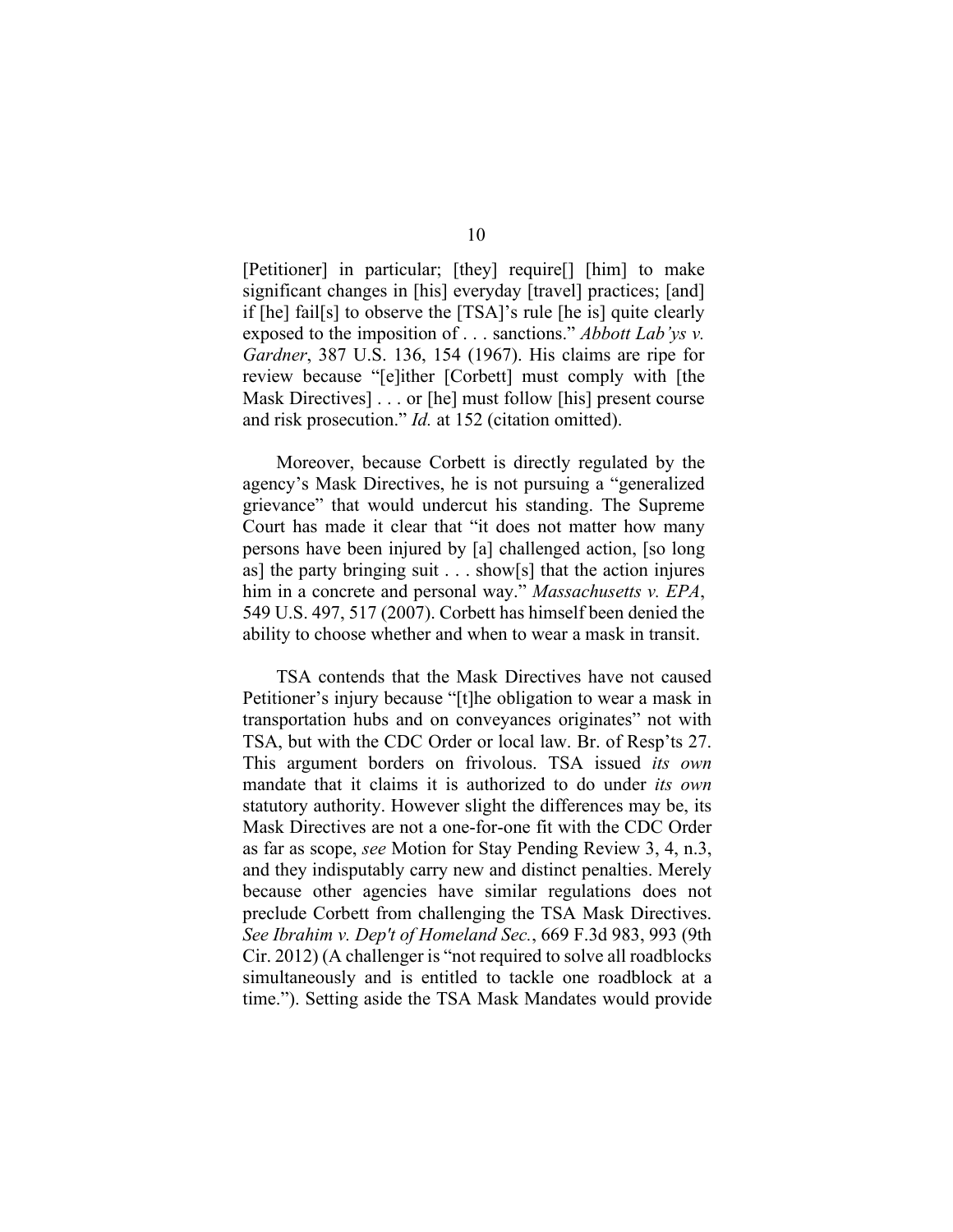Petitioner clear relief and thus there is an injury that the court can redress.

In sum, as an "object of the action . . . at issue," there is "little question" that the TSA directives "ha[ve] caused [Corbett] injury, and that a judgment preventing . . . the action will redress it." *Sierra Club v. EPA*, 292 F.3d 895, 900 (D.C. Cir. 2002) (quoting *Lujan*, 504 U.S. at 561-62).

### **B. Standard of Review**

Our review of Petitioner's claim is governed by *Chevron U.S.A. Inc. v. Natural Resources Defense Council, Inc.*, 467 U.S. 837 (1984). Under *Chevron* step one, we must first decide "whether Congress has directly spoken to the precise question at issue." *Id.* at 842; *see also Kingdomware Techs., Inc. v. United States*, 579 U.S. 162,171 (2016) ("[W]e begin with the language of the statute. If the . . . language is unambiguous and the statutory scheme is coherent and consistent . . . [t]he inquiry ceases." (second alteration in original) (internal quotation marks and citation omitted)). If the statutory provisions in question are "silent or ambiguous with respect to the specific issue," we then assess the matter pursuant to *Chevron* step two to determine whether the agency's interpretation "is based on a permissible construction of the statute." 467 U.S. at 843. "A precondition to deference under *Chevron* is a congressional delegation of administrative authority." *Adams Fruit Co. v. Barrett*, 494 U.S. 638, 649 (1990) (citing *Bowen v. Georgetown Univ. Hosp.*, 488 U.S. 204, 208 (1988)). However, *Chevron* directs courts to accept an agency's reasonable resolution of an ambiguity in a statute that the agency administers. And because a "new application of a broad statutory term" can always "be reframed" as an expansion of agency authority, "the question in every case is, simply, whether the statutory text forecloses the agency's assertion of authority, or not." *City of Arlington v.* 

## 11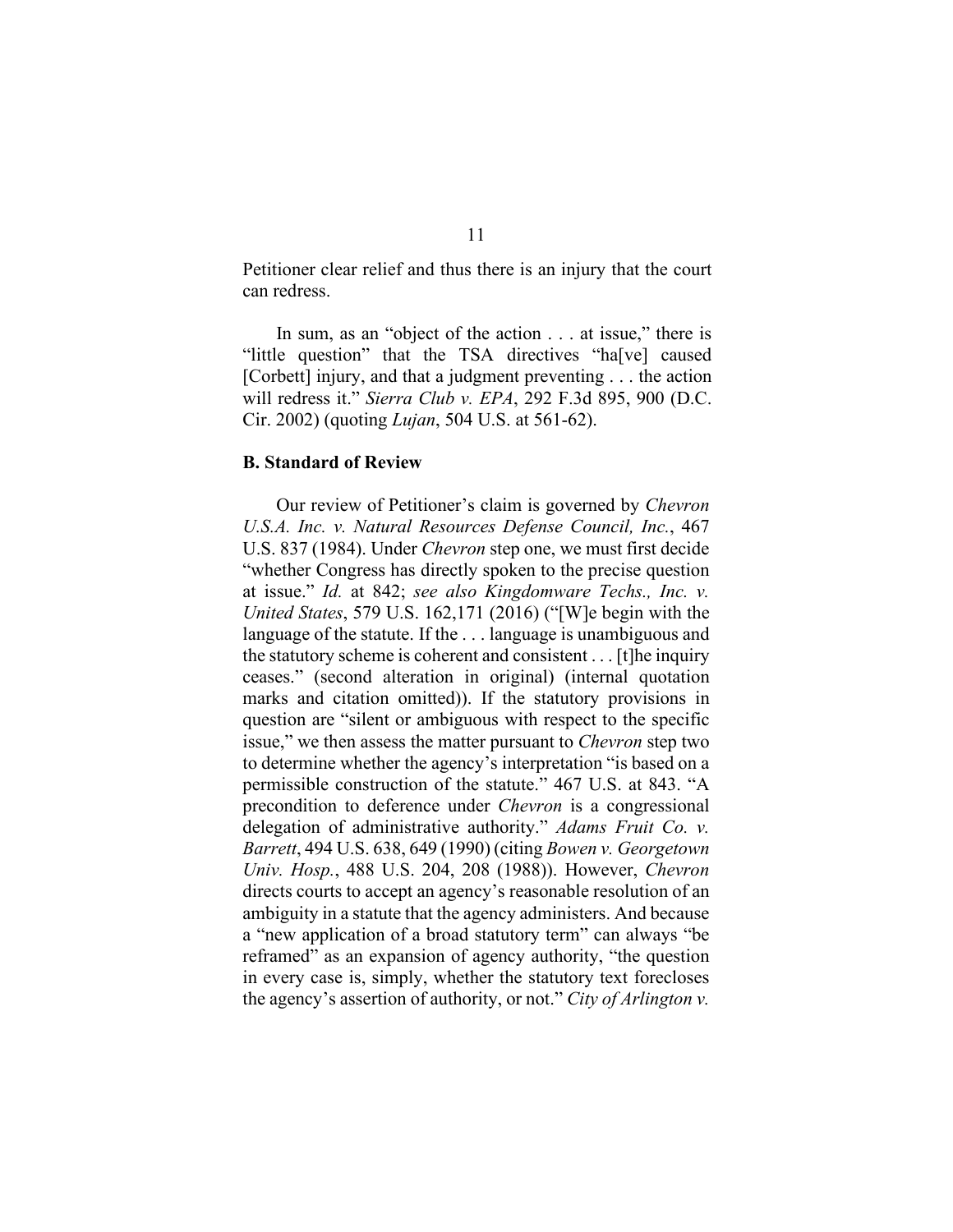# *FCC*, 569 U.S. 290, 300-01 (2013) (citing EDWARDS & ELLIOTT, FEDERAL STANDARDS OF REVIEW 146 (2007)).

Two very important considerations come into play in our review of TSA's actions in this case. First, it is clear from the terms of the Act that "Congress has entrusted TSA with broad authority over 'civil aviation security.'" *Amerijet Int'l, Inc. v. Pistole*, 753 F.3d 1343, 1350 (D.C. Cir. 2014) (citing 49 U.S.C. §§ 114(d)(1), (f)(10), (*l*)(1), 44901(f)); *Bonacci v. TSA*, 909 F.3d 1155, 1161 (D.C. Cir. 2018). The agency's authority to enforce its "safety and security obligations" is not rigidly cabined. *Olivares v. TSA*, 819 F.3d 454, 462 (D.C. Cir. 2016) (citing *Suburban Air Freight, Inc. v. TSA*, 716 F.3d 679, 683 (D.C. Cir. 2013)). Second, the directives at issue are the product of "expert agency judgments," *id.*, regarding TSA's assessments of possible "threats to transportation," 49 U.S.C.  $\S 114(f)(2)$ . Therefore, it is not the court's role to second-guess TSA's judgments in carrying out its statutory mandate. *See Jifry v. FAA*, 370 F.3d 1174, 1180 (D.C. Cir. 2004).

## **C. The Limits of Petitioner's Challenge to TSA's Regulatory Authority**

It is noteworthy that Petitioner does not contend that TSA's determinations regarding the seriousness of the threats posed by COVID-19 are unreasonable. Nor does he contend that TSA's enforcement of its directives somehow runs afoul of the arbitrary-and-capricious standard under the Administrative Procedure Act. *See Motor Vehicle Mfrs. Ass'n of the U.S., Inc. v. State Farm Mut. Auto. Ins. Co*., 463 U.S. 29 (1983). "Normally, an agency rule would be arbitrary and capricious if the agency has [1] relied on factors which Congress has not intended it to consider, [2] entirely failed to consider an important aspect of the problem, [3] offered an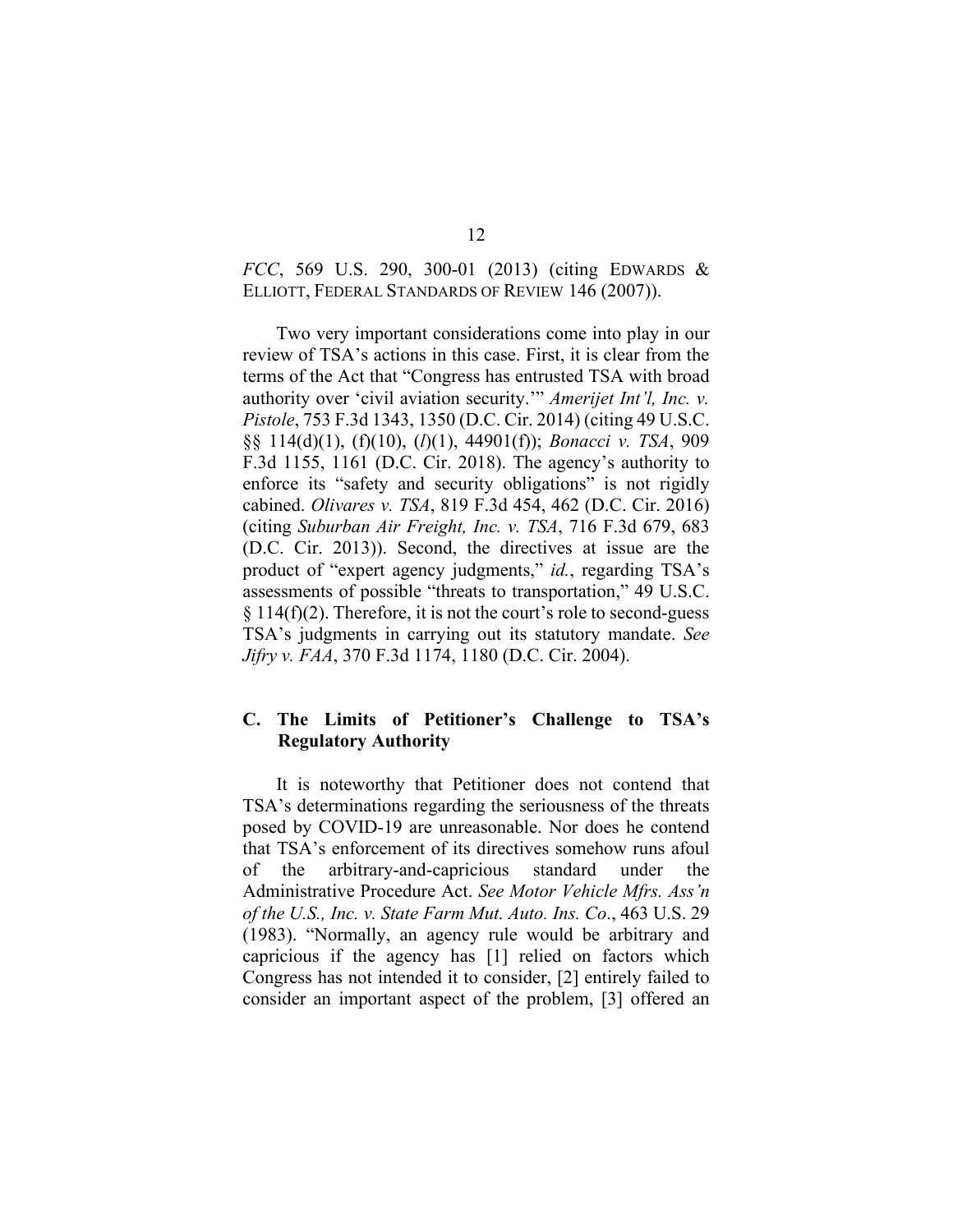explanation for its decision that runs counter to the evidence before the agency, or [4] is so implausible that it could not be ascribed to a difference in view or the product of agency expertise." *Id*. at 43. Petitioner has not advanced any such claims.

Therefore, any such challenges to the legality of the Mask Directives as they might be applied in any particular case are not before the court. Petitioner's only claim in this case is that TSA has no authority whatsoever to issue the Mask Directives. And any claims by Petitioner that TSA *might* act unreasonably in enforcing the Mask Directives are not ripe for review. *See Texas v. United States*, 523 U.S. 296, 300 (1998) ("A claim is not ripe for adjudication if it rests upon 'contingent future events that may not occur as anticipated, or indeed may not occur at all.'" (quoting *Thomas v. Union Carbide Agric. Prods. Co.*, 473 U.S. 568, 580-81 (1985))).

#### **D. TSA's Regulatory Authority**

Petitioner does not question TSA's authority to ensure transportation and civil aviation security. Br. of Pet'r 11. His principal contention is that the term "security," as used by Congress in the Aviation and Transportation Security Act, was meant only to reference preventing "an act of criminal violence, aircraft piracy, and the introduction of an unauthorized weapon, explosive, or incendiary [onto] an aircraft." *Id.* at 13 (quoting 49 C.F.R. § 1542.101(a)(1)). Petitioner argues that directives aimed at preventing or mitigating the effects of COVID-19 involve only matters of public health, *i.e.*, matters related to "safety," not "security." *Id.* at 12; Reply Br. of Pet'r 7-8. He maintains that TSA cannot regulate to contain COVID-19 because doing so falls outside the agency's limited mandate to secure the transportation system against violent attack.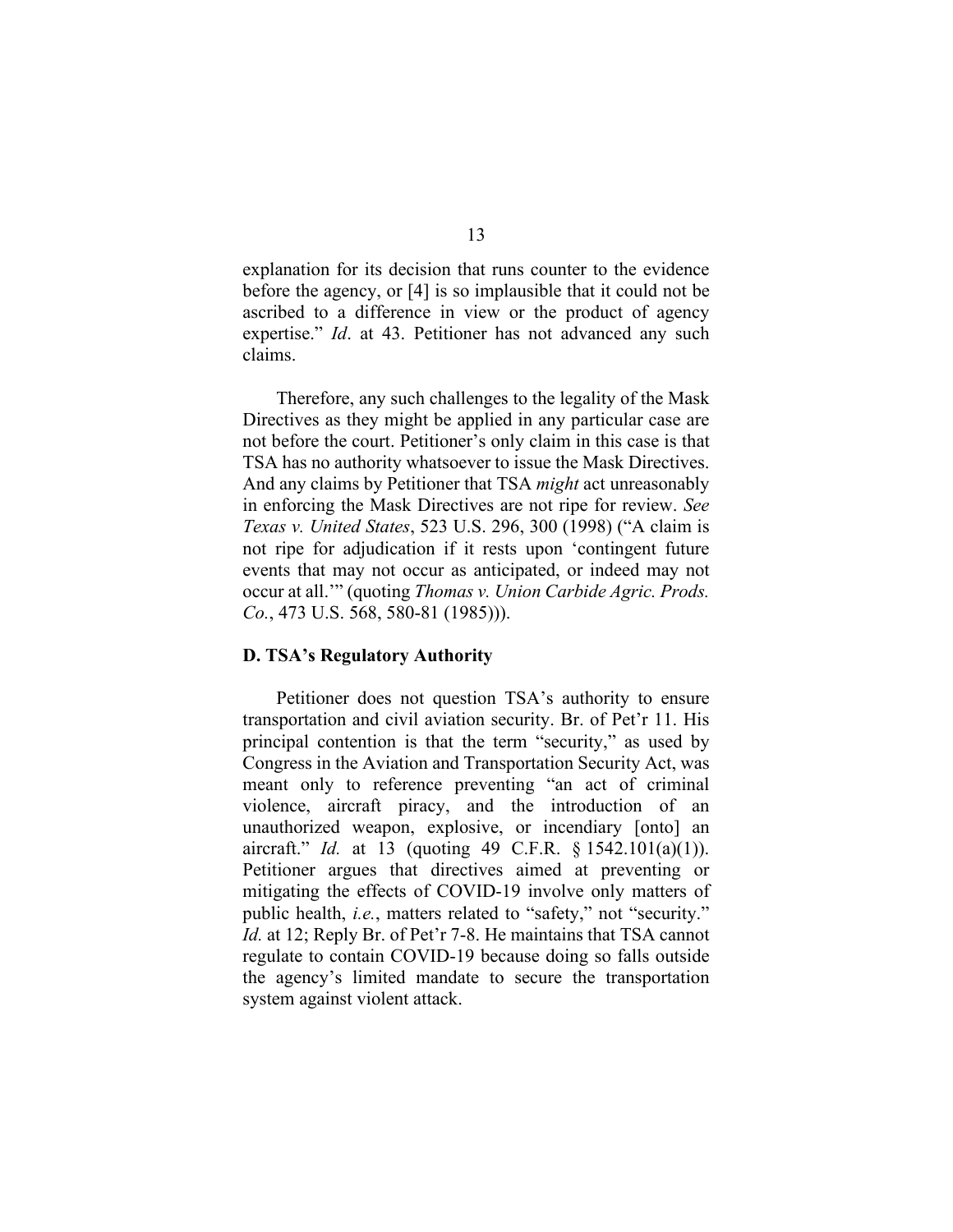This extraordinarily narrow view of the Act does not withstand scrutiny. Petitioner contends that "security" entails only protection against intentional attack, while "safety" is protection against natural or accidental causes. Reply Br. of Pet'r 7. This framing is belied by the text of the Act, which uses the terms in concert. *See, e.g.*, 49 U.S.C. §§ 44903(b)(3)(A), (e), (h)(3), (h)(4)(C), 44901(h), 44902(b), 44905(b), 46111(a). The Act certainly does not limit TSA's authority to "security" concerns. For example, in defining TSA's duties and powers, the Act states that TSA shall "work in conjunction with the . . . Federal Aviation Administration with respect to any actions or activities that may affect aviation safety or air carrier operations." *Id.* § 114(f)(13). To the extent there is any difference in the words, TSA has established that COVID-19 qualifies as a threat to both safety and security.

Furthermore, in describing its general functions, Congress gave TSA "broad authority to assess potential risks to aviation and national security" and respond to those risks. *Olivares v. TSA*, 819 F.3d 454, 466 (D.C. Cir. 2016); 49 U.S.C. § 114(f)(2) (stating that TSA shall "assess threats to transportation"), (3) (stating that TSA shall "develop policies, strategies, and plans for dealing with threats to transportation security"). In addition, Congress conferred upon the agency an expansive power to act in relation to the transportation system during a national emergency. 49 U.S.C. § 114(g). In light of the language of the Act, it cannot seriously be doubted that Congress' delegations of authority to TSA authorize the Mask Directives issued to contain the spread of the COVID-19 virus.

The simple point here is that "Congress created the [TSA] to assess and manage threats against air travel." *Air Wis. Airlines Corp. v. Hoeper*, 571 U.S. 237, 241 (2014). Decisions from this court have consistently confirmed that TSA has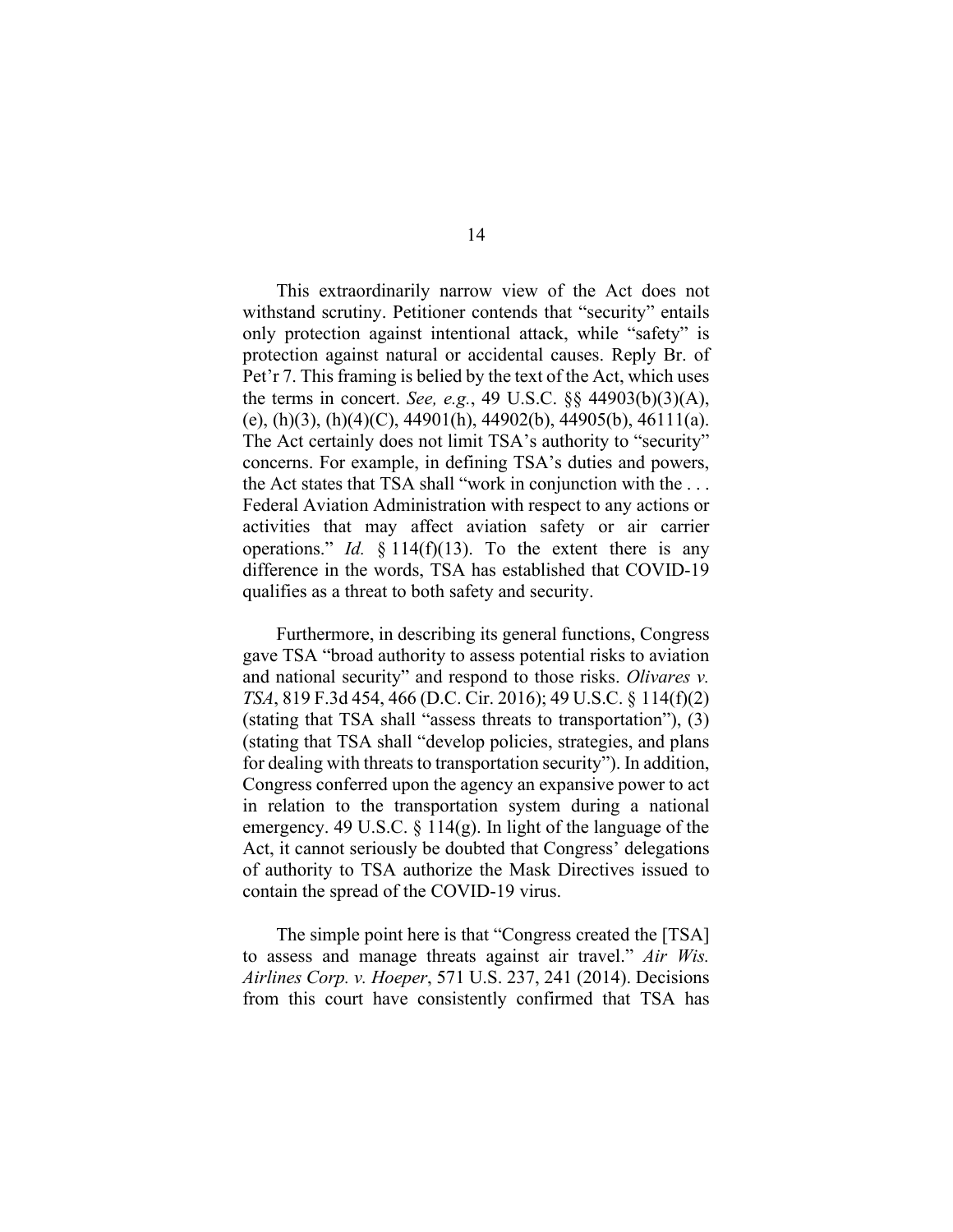"*broad* statutory authority to protect civil aviation security." *Bonacci v. TSA*, 909 F.3d 1155, 1157 (D.C. Cir. 2018) (emphasis added). Fulfilling this mandate requires, at its core, that TSA identify "threats to transportation" and take the appropriate steps to respond to those threats. 49 U.S.C. § 114(f)(2), (3). Threats may include "security" issues, narrowly defined, and/or "safety and security," more broadly construed. *Olivares*, 819 F.3d at 462 (explaining that TSA is charged to address issues concerning "safety and security").

In crafting the Act, Congress knew how to circumscribe TSA's authority in plain terms if that was the intent of the legislature. *City of Arlington*, 569 U.S. at 296. However, as indicated above, Congress instead used capacious terms to define TSA's authority. Rather than restricting TSA to preventing violent attack, as Petitioner contends, Congress selected broad language in its mandate to the agency. The Act also emphasizes TSA's ongoing duty to perform "research and development activities" in relation to civil aviation security and safety and "order[s] air carriers to modify training programs . . . to reflect new or different security threats." 49 U.S.C. §§ 44918(a)(7), 114(d)(1), (f)(8).

If there is any ambiguity in this expansive grant of authority to TSA, there is "a presumption that Congress . . . desired the agency (rather than the courts) to possess whatever degree of discretion the ambiguity allows." *Smiley v. Citibank (S.D.), N.A.*, 517 U.S. 735, 740-41 (1996). The questions regarding what constitutes "threats to transportation" and "threats to transportation security," 49 U.S.C.  $\S$  114(f)(2), (3), are subject to TSA's reasonable interpretation. TSA determined that COVID-19 poses a serious threat to the security and safety of the transportation system and that the Mask Directives would help to curtail the spread of the virus and mitigate its adverse effects. TSA's actions adhered to the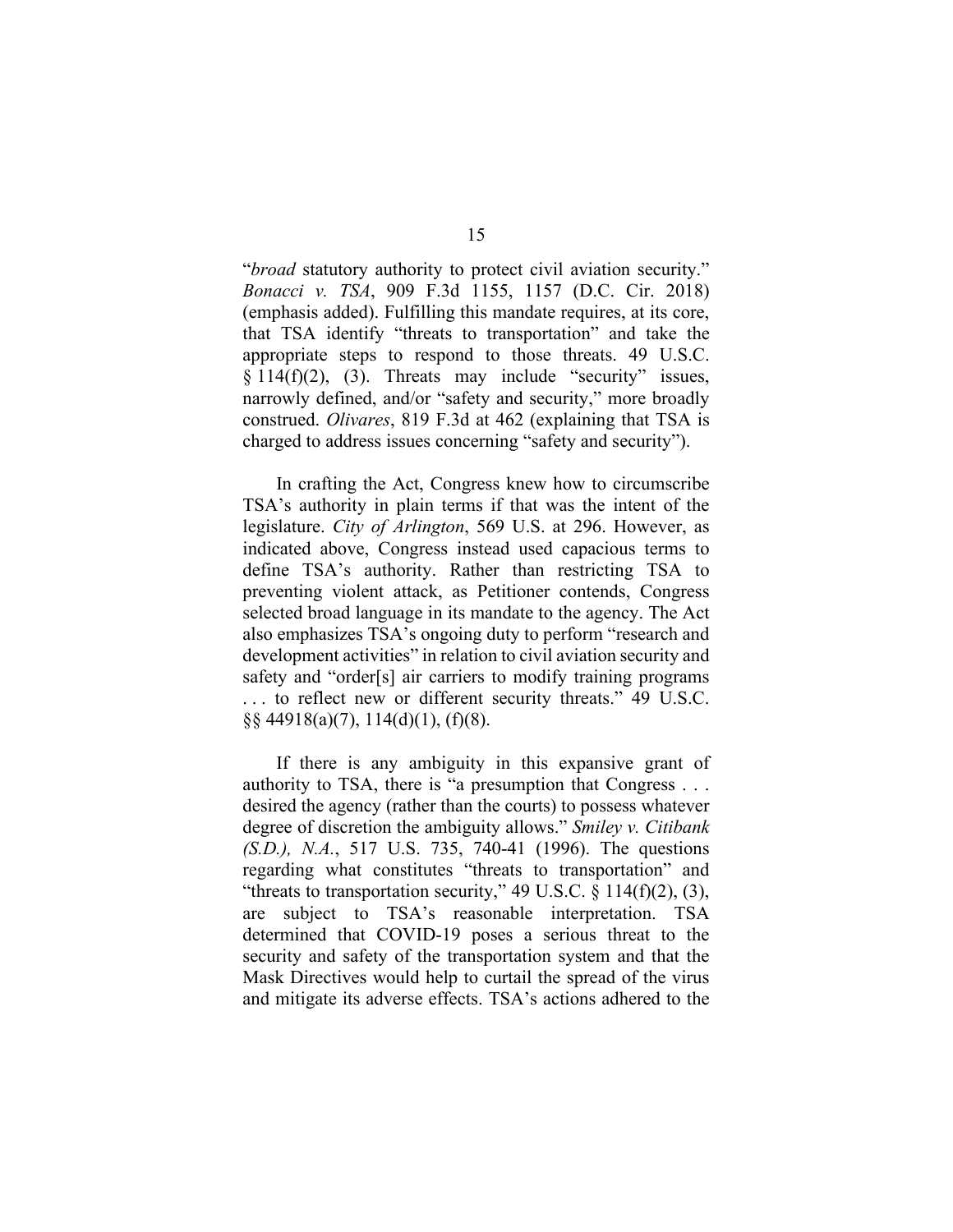decisions of the President, the CDC, and the Acting Secretary of Homeland Security regarding appropriate national policies to address the COVID-19 threats. *See, e.g.*, Security Directive No. 1542-21-01, at 1, *reprinted in* S.A. 18. The only question for this court is whether TSA's action was "within the bounds of reasonable interpretation." *City of Arlington*, 569 U.S. at 296. There is no doubt that it was.

### *1. The Mask Directives Are a Reasonable and Permissible Response to the Threats Posed by COVID-19*

In issuing the Mask Directives, TSA relied on CDC findings that the risk of transmission of COVID-19 is particularly high in transportation hubs and on conveyances. *See, e.g.*, Security Directive No. 1542-21-01, at 1*, reprinted in* S.A. 18. The CDC has established that the virus spreads "very easily" through inhalation of or contact with "respiratory droplets produced when an infected person coughs, sneezes, or talks." 86 Fed. Reg. 8025, 8028 (Feb. 3, 2021), *reprinted in* S.A. 10. "Travel[] on multi-person conveyances increases" the risk of spread "by bringing persons in close contact with others, often for prolonged periods, and exposing them to frequently touched surfaces." *Id.* at 8029. In these settings, "[s]ocial distancing may be difficult if not impossible." *Id.* The spread of COVID-19 in the transportation system, the CDC has concluded, can aggravate the outbreak in the general population, put passengers and workers at risk, and threaten the "essential" movement of medical providers, the workforce, and goods like food and medicine. *Id.*

As TSA asserts, COVID-19 poses a threat to the operational viability of the transportation system and thus transportation security and safety. Br. of Resp'ts 37-38. Transmission of COVID-19 to transportation workers – from TSA agents to airline crew and airport personnel – imperils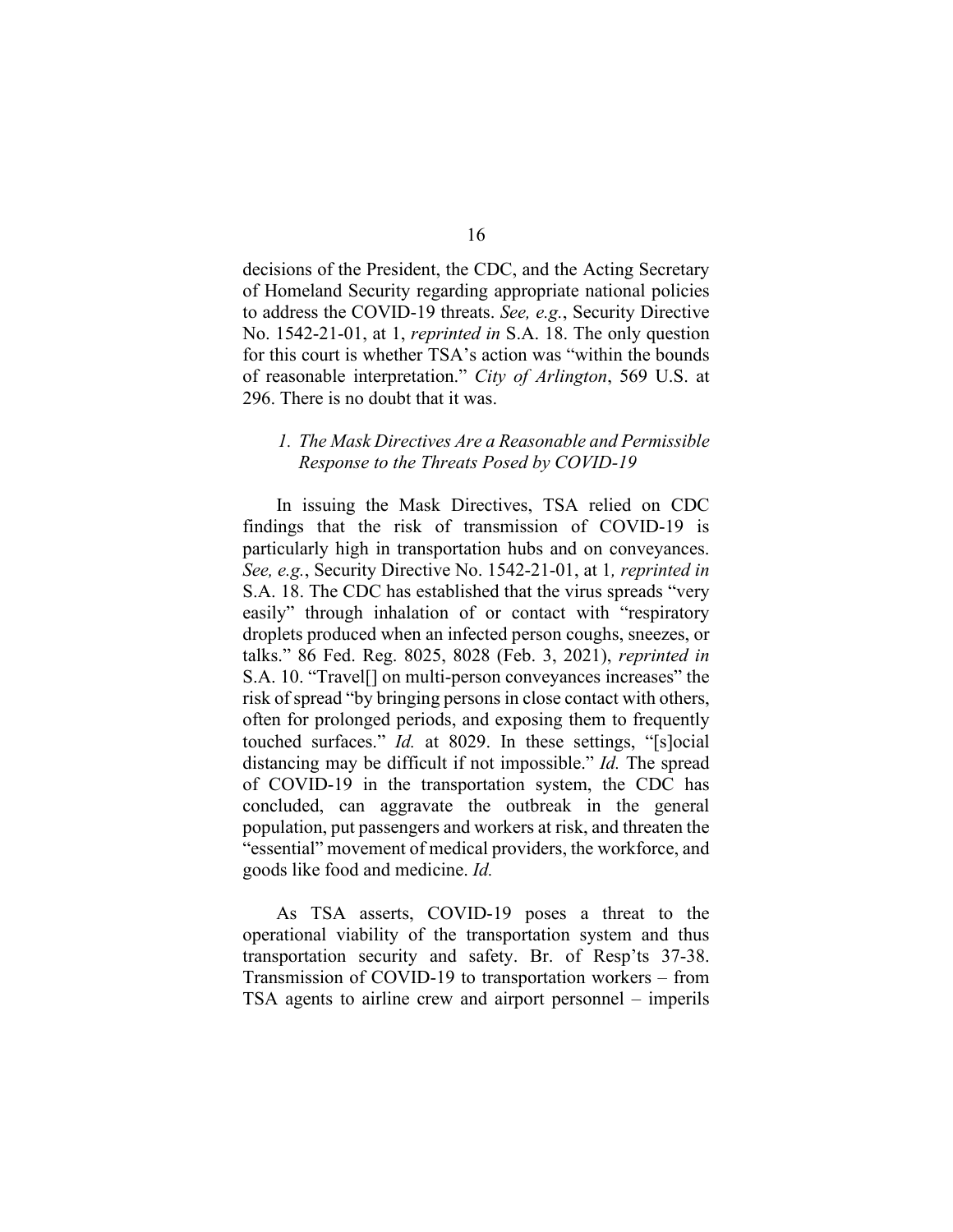transportation services. The uncontrolled spread of COVID-19 among passengers and these workers can lead to cuts in service that threaten the essential movement of people and goods, and, consequently, our national supply chains, the economy, and national security. TSA has a clear mandate to secure the transportation system against threats that endanger that system's very ability to function. Therefore, TSA is authorized to "develop policies, strategies, and plans for dealing with" COVID-19 to the extent it threatens to disrupt the transportation system. 49 U.S.C.  $\S 114(f)(3)$ . Because the Mask Directives seek to contain this threat, they are in line with the agency's core mission.

In addition, TSA has reasonably determined that COVID-19 is a threat to transportation security and safety because it endangers the lives of large numbers of passengers, transportation workers, and the greater public. Br. of Resp'ts 2, 7-8, 22-23, 36-37. COVID-19 specifically spreads at high rates on transportation, posing a direct and serious risk to many passengers' and workers' lives. Moreover, uncontrolled spread of the highly contagious disease in the transportation system threatens the nation's ongoing efforts to contain the pandemic. For these reasons, we find it "self-evident that the [Mask Directives] are related to the TSA's . . . goals of improving the safety of air travel." *Jifry v. FAA*, 370 F.3d 1174, 1180 (D.C. Cir. 2004). This is not to say that TSA can regulate anything that causes illness or death. However, the scale of death wrought by COVID-19, its established adverse effects on our nation's economy, its specific tendency to spread at high rates in transportation areas, and its threats to persons employed to operate transportation services (as well as to people who use those services), make it a clear threat to transportation security and safety.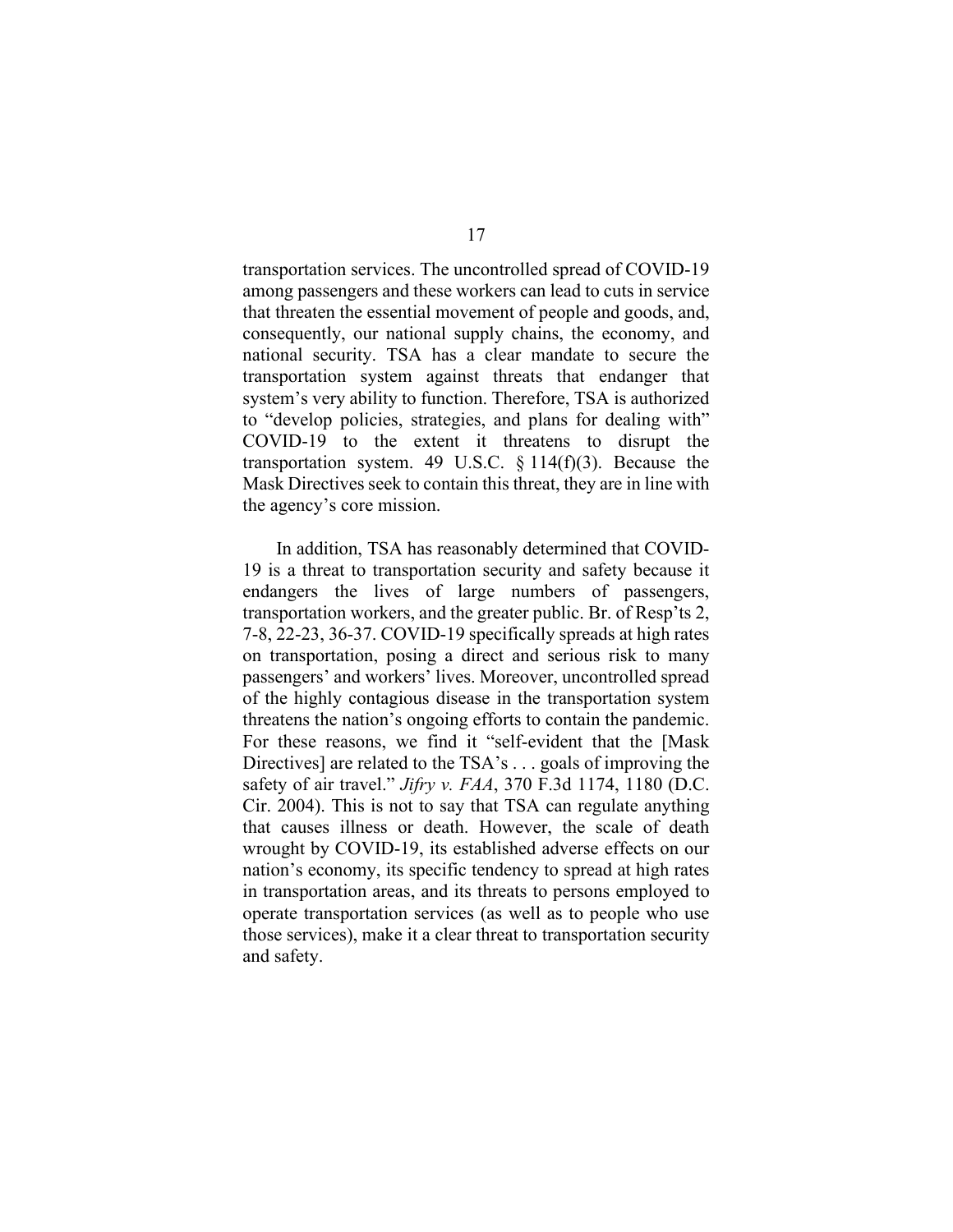Finally, in issuing the Mask Directives, TSA relied on the CDC's finding that appropriately worn masks reduce the transmission of COVID-19. 86 Fed. Reg. at 8028-29; *see, e.g.*, Security Directive No. 1542-21-01, at 1, *reprinted in* S.A. 18. In the crowded, tight quarters of airports and aircrafts, face masks "reduce the emission of virus-laden droplets" and "reduc<sup>[e]</sup> inhalation of these droplets." 86 Fed. Reg. at 8028. The cumulative effect of universal masking, the CDC has found, can "prevent the need for lockdowns" and "protect . . . workers who frequently come into close contact with other people (*e.g.,* at transportation hubs)." *Id.* at 8029. Again, Petitioner does not contest these facts.

Given the threat posed by COVID-19 to the security and safety of the transportation system, it is entirely within TSA's authority to require that masks be worn to contain that threat. To the extent such requirements are an imposition on passengers, as Petitioner suggests, we decline to second-guess TSA's judgment. Br. of Pet'r 6-7; Corbett Affirmation, Ex. A, at 1-2; *see Jifry*, 370 F.3d at 1180. "It is TSA's job—not . . . ours—to strike a balance between convenience and security." *Suburban Air Freight, Inc. v. TSA*, 716 F.3d 679, 683 (D.C. Cir. 2013).

Congress' choice of "broad language" in the Act "reflects an intentional effort to confer the flexibility necessary" for TSA to address yet unknown threats to transportation security and safety as they arise. *See Massachusetts v. EPA*, 549 U.S. 497, 532 (2007). Petitioner contends that the history of the Act, along with TSA's lack of prior regulation aimed at addressing a threat to public health, indicate that the Mask Directives are outside the scope of TSA's authority. Br. of Pet'r 12-15. We disagree.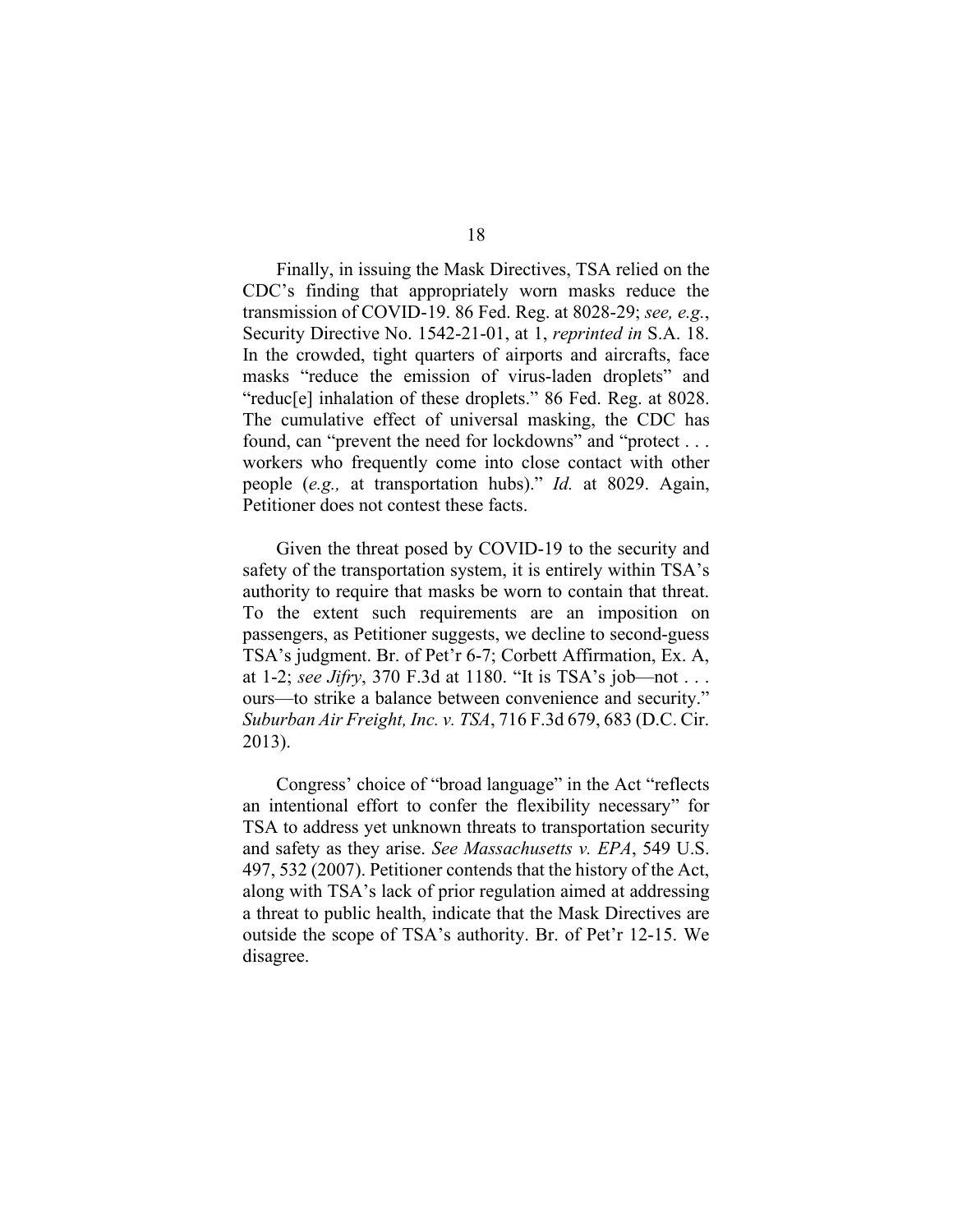The Supreme Court has been quite clear in saying that, in applying *Chevron*, "the question in every case is, simply, whether the statutory text forecloses the agency's assertion of authority, or not." *City of Arlington*, 569 U.S. at 301. Thus, "[w]hen Congress delegates broad authority to an agency to achieve a particular objective, agency action pursuant to that delegated authority may extend beyond the specific manifestations of the problem that prompted Congress to legislate in the first place." *Cablevision Sys. Corp. v. FCC*, 649 F.3d 695, 707 (D.C. Cir. 2011). When creating TSA, "although Congress may not have foreseen the [threat to transportation posed by COVID-19], [section 114(f)]'s expansive language suggests that it intended to give the [TSA] sufficient flexibility . . . [to] pursue the statute's objectives as [threats to transportation] evolve[d]." *Id.* (internal quotations omitted).

Petitioner's invocation of *Alabama Association of Realtors v. Department of Health and Human Services*, 141 S. Ct. 2485 (2021) ("*Alabama Realtors*") (per curiam) in support of his position is unpersuasive. *See* Pet'r's 28(j) Letter (Sept. 14, 2021). There, the Supreme Court found that the CDC lacked the authority to "impose[] a nationwide moratorium on evictions in reliance on a decades-old statute that authorizes it to implement measures like fumigation and pest extermination." *Alabama Realtors*, 141 S. Ct. at 2486. It rejected the CDC's contention that the provision allowed it to act as "necessary" to stop the spread of disease. *Id.* at 2488-89. The first sentence of the statutory provision at issue in *Alabama Realtors* gives the CDC broad powers to stop the spread of disease, while "the second sentence informs the grant of authority by illustrating the kinds of measures that could be necessary: inspection, fumigation, disinfection, sanitation, pest extermination and destruction of contaminated animals and articles." *Id.* at 2488 (discussing 42 U.S.C. § 264(a)). The eviction moratorium was "markedly different" from those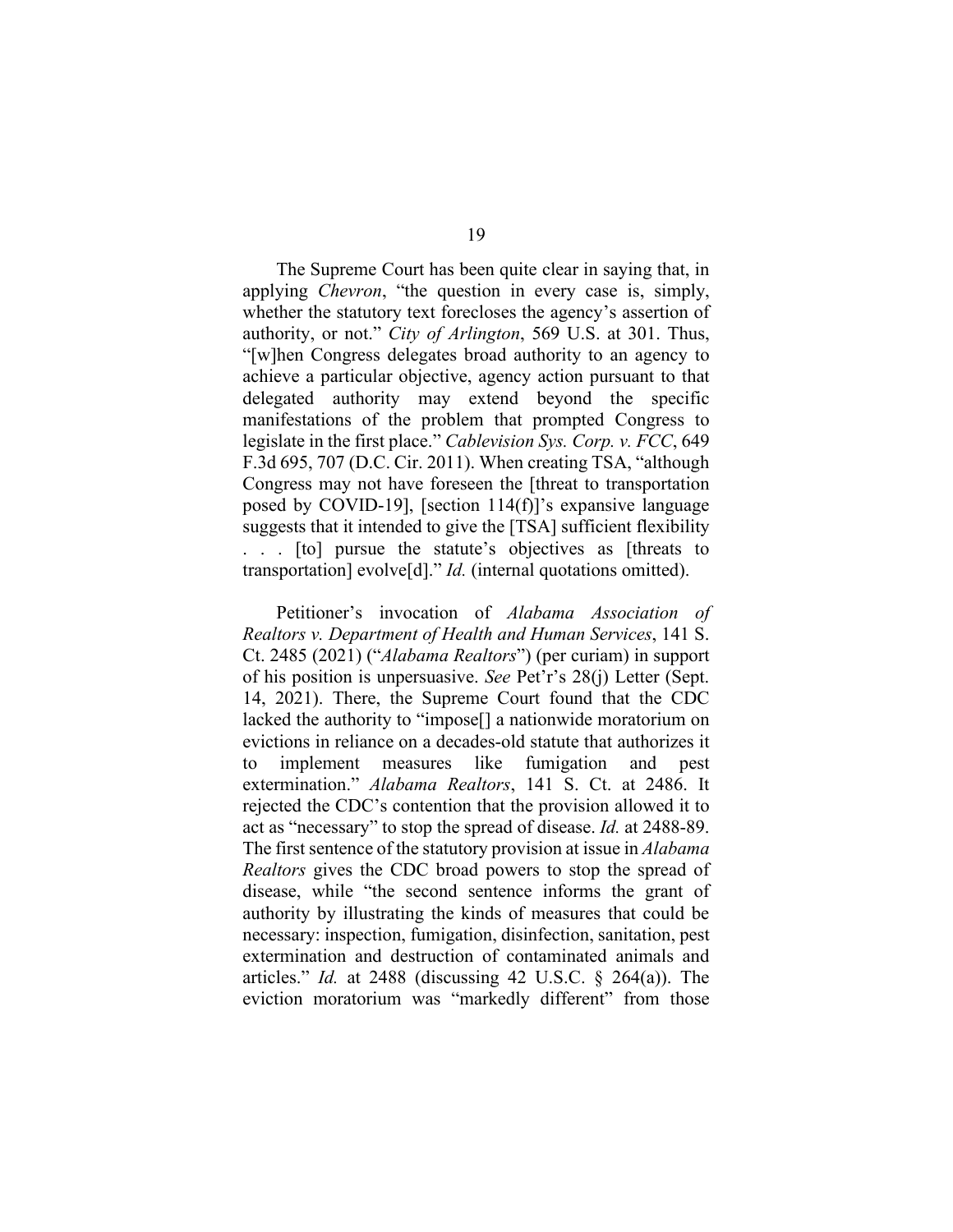direct actions targeting disease Congress had listed in the provision. *Id.* And allowing the CDC to promulgate whatever measures it deemed "necessary," the Court opined, "would give the CDC a breathtaking amount of authority" such that "[i]t is hard to see what measures this interpretation would place outside the CDC's reach." *Id.*

Petitioner likens *Alabama Realtors* to this case, arguing that the broad grants of authority in 49 U.S.C.  $\S 114(f)$  and (g) are constrained by the statute's discussion elsewhere of passenger screening, baggage inspections, access control to secure areas, and the like. Pet'r's 28(j) Letter, at 2 (Sept. 14, 2021). Petitioner contends that TSA's powers would be "essentially unlimited" if it were allowed to promulgate regulations on public health, "as virtually any regulation can be framed as 'for your safety.'" *Id.* This is a specious argument.

Petitioner's argument fails for at least two reasons. First, as discussed above, the Mask Directives are in service of both transportation "security" and "safety" and cannot be construed as solely public health regulations. Second, the grant of authority to the CDC in *Alabama Realtors* was found in a single provision, 42 U.S.C. § 264(a), that was controlled and defined by reference to the types of action Congress listed *in that very provision*. 141 S. Ct. at 2488. Petitioner turns the holding in *Alabama Realtors* on its head by asking this court to apply limiting constructions to provisions plainly granting TSA broad authority to act by drawing on entirely separate provisions that appear throughout 49 U.S.C. Chapter 449. *See* Br. of Pet'r 11-13. There is no viable canon of construction that endorses this interpretive approach. *See Helicopter Ass'n Int'l, Inc. v. FAA*, 722 F.3d 430, 435 (D.C. Cir. 2013) (holding that specific statutory provisions amplifying the FAA's regulatory authority merely indicated that Congress intended to address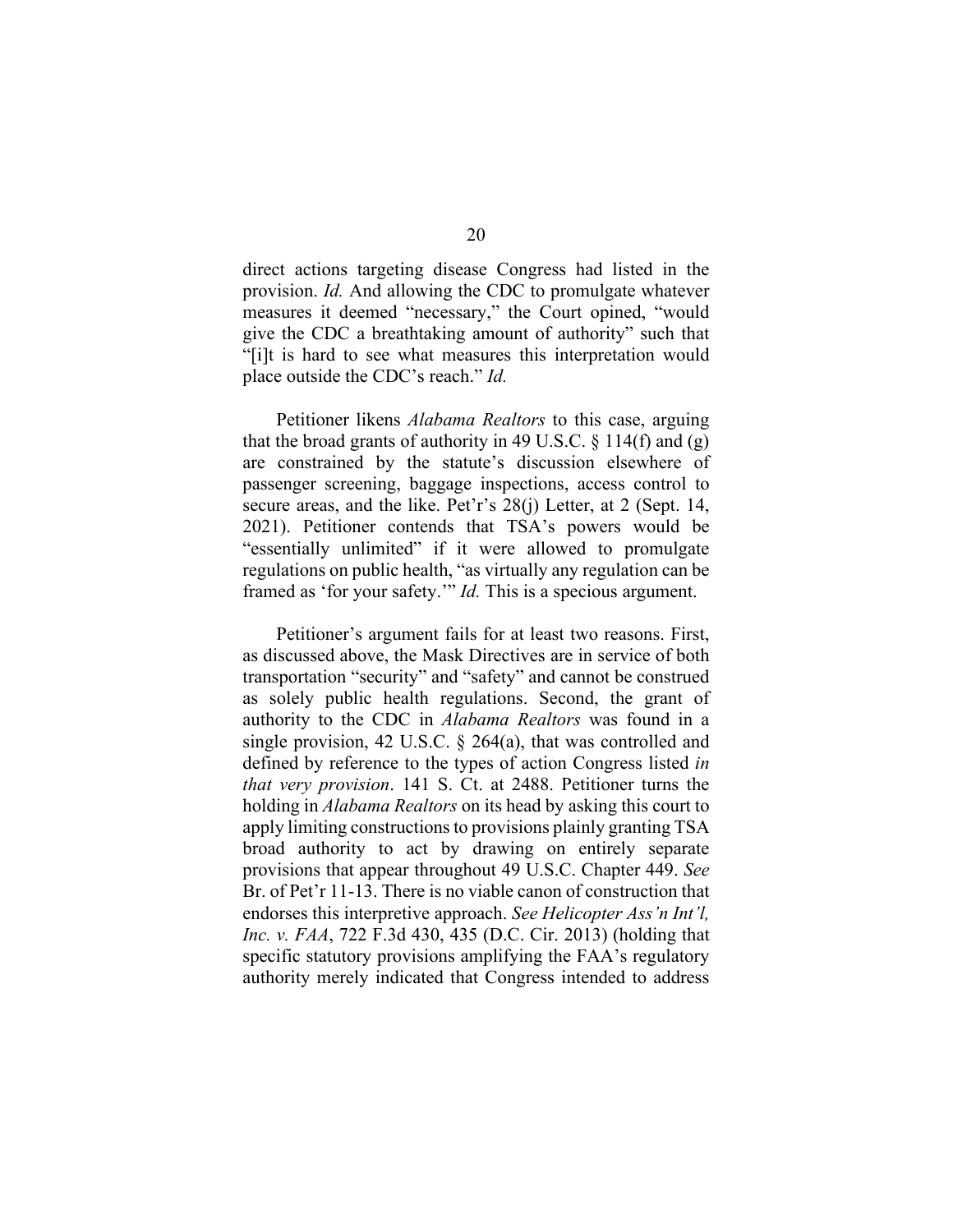the matters subject to regulation in several different ways, not to limit the statute's broad grant of authority).

Moreover, contrary to Petitioner's suggestion, TSA will not be at liberty to regulate in any way it deems "necessary" if this court rejects his facial challenge to the Mask Directives. Congress defined the outer bounds of what TSA can do through its careful selection of terms in the Act. The fact that TSA has the power to regulate to contain the threat COVID-19 does not, as Petitioner asserts, give it the power to regulate "warning label requirements for the purpose of preventing cancer" or set speed limits into and out of the airport. Br. of Pet'r 12-13, 18. The examples cited by Petitioner are frivolous because, unlike COVID-19, these matters do not plausibly pose a threat to the security and safety of transportation systems.

"[T]he Mask Directives at issue were designed as part of a government-wide collaborative effort to implement and support enforcement of the CDC's Order in order to counteract the spread of a contagious and life-threatening illness on the nation's planes, trains, buses, and transit systems." Br. of Resp'ts 22-23. The Mask Directives are well within TSA's delegated authority, limited, and reasonably designed to address the "threats to transportation" posed by COVID-19. *See* 49 U.S.C. § 114(f)(2). Therefore, we will not second-guess TSA's expert judgment in adopting the Mask Directives.

### *2. TSA Had Additional Delegated Authority to Adopt the Mask Directives Pursuant to its National Emergency Powers*

TSA had additional delegated authority to adopt the Mask Directives once the Secretary of Homeland Security declared a national emergency. 49 U.S.C.  $\S 114(g)$ . Section  $114(g)$  of the Act expressly grants TSA expansive powers and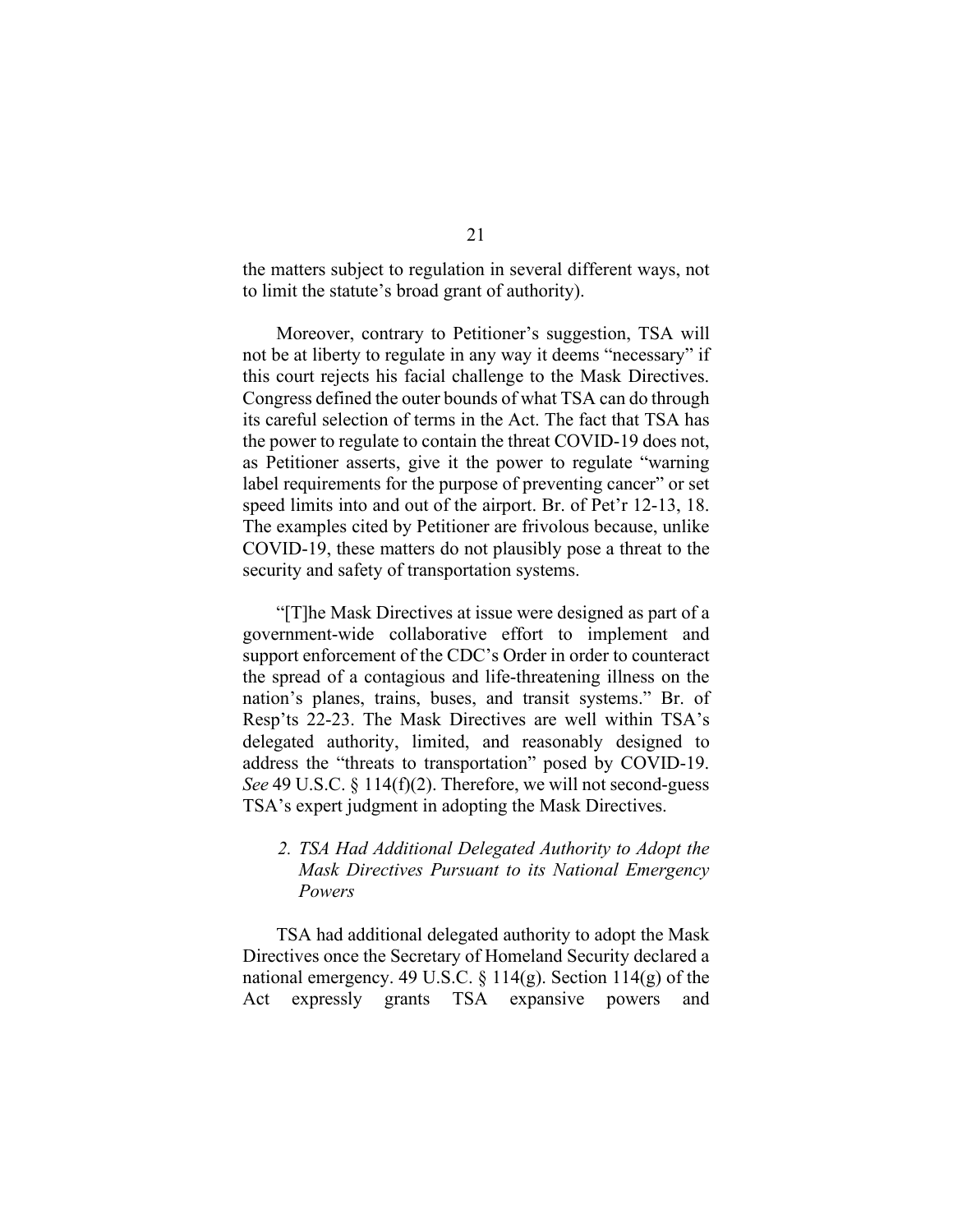responsibilities "during a national emergency." *Id.* This includes the authority to "coordinate and oversee the transportation-related responsibilities of other departments and agencies" and to "carry out such other duties, and exercise such other powers, relating to transportation during a national emergency as the Secretary of Homeland Security shall prescribe." 49 U.S.C.  $\S 114(g)(1)(B)$ , (D). The Mask Directives were properly promulgated pursuant to TSA's section  $114(g)$ powers.

In the Department of Homeland Security's emergency determination, the Acting Secretary concluded that the COVID-19 pandemic constituted a national emergency, invoked section 114(g), and directed TSA "to take actions consistent with the authorities in . . . sections 106(m) and 114(f), (g), (l), and (m) to implement the Executive Order to promote safety in and secure the transportation system" against the emergency posed by COVID-19. 86 Fed. Reg. 8217, 8218 (Feb. 4, 2021). The Acting Secretary further specified that TSA should "support[] the CDC in the enforcement of any orders or other requirements necessary to protect the transportation system . . . from COVID-19." *Id.* at 8218-19. These directions from the Acting Secretary expressly authorized TSA to issue the challenged Mask Directives, regardless of whether it already had the power to do so.

#### **III. CONCLUSION**

We hold that the Mask Directives are reasonable and permissible regulations adopted by TSA to promote safety and security in the transportation system against threats posed by COVID-19. We therefore reject Petitioner's claim that TSA's Mask Directives are *ultra vires*, defer to the agency's interpretation of the Act, and deny the petition for review.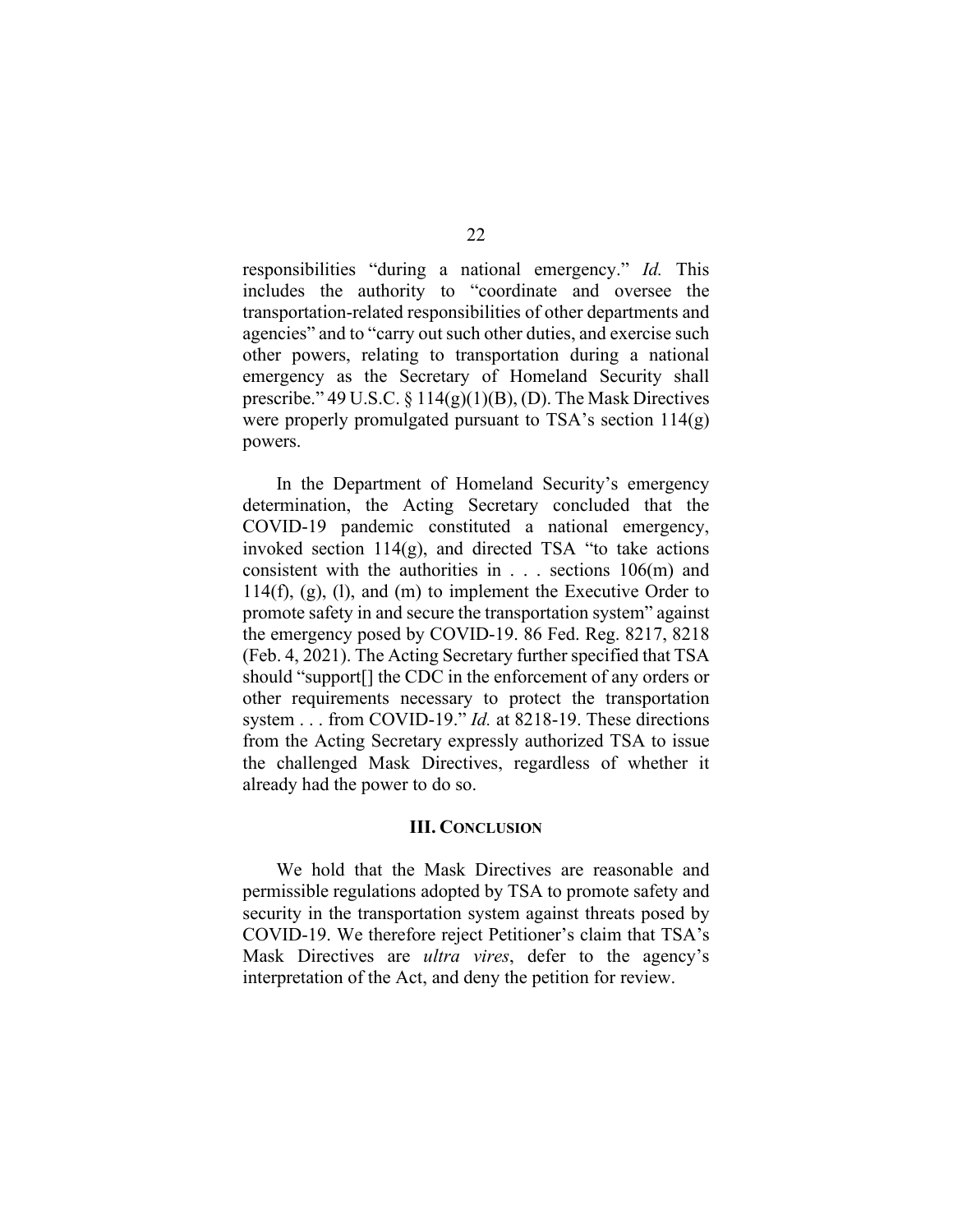KAREN LECRAFT HENDERSON, *Circuit Judge*, dissenting: On the merits, this petition for review is a slam dunk loser. Of course the Transportation Security Administration (TSA), charged with "develop[ing] policies, strategies, and plans for dealing with threats to transportation security," can require individuals in airports and on airplanes to wear the partial face masks we are all familiar with as a result of the coronavirus scourge. 49 U.S.C.  $\S$  114(f)(3). But I believe Corbett is so lacking in standing to sue that I would dispose of his petition without reaching the merits.

The three prongs of Article III standing are almost catechismal and Corbett most likely fails all three. He has (1) no cognizable injury that is (2) caused by the TSA's mask mandate and (3) redressable by this court. *See Lujan v. Defs. of Wildlife*, 504 U.S. 555, 560–61 (1992). I will stop at the first prong as his challenge should end there.

As my colleagues note, Maj. Op. 5, the CDC mandate and the TSA mandate provide that masks need not be worn for "brief periods" while eating and drinking. *See* 86 Fed. Reg. 8025, 8027 (Feb. 3, 2021); Security Directive No. 1542-21-01 at 3. The TSA mandate adds that "the mask must be worn between bites and sips." Security Directive No. 1542-21-01 at 3. Corbett hangs his injury hat on this added language, fearing that sometime in the future a TSA agent may "swoop in to make sure that he [does] not hesitate for too long in replacing his mask after each bite" and asserting that but for the TSA mask mandate, he "would wear a mask at fewer times." But unlike his mask, Corbett's precariously hung hat falls.<sup>1</sup> It is

<sup>&</sup>lt;sup>1</sup> Because Corbett brings a facial challenge, Maj. Op. 13, he must show "that the [TSA mandate] injures him in a concrete and particular way," *see Massachusetts v. EPA*, 549 U.S. 497, 517 (2007). Although Corbett alleges he is a "frequent flyer," Br. of Pet'r at 7, it is far from clear when or if he will travel again and thus make himself a specific "object of the [mandate]" any more than the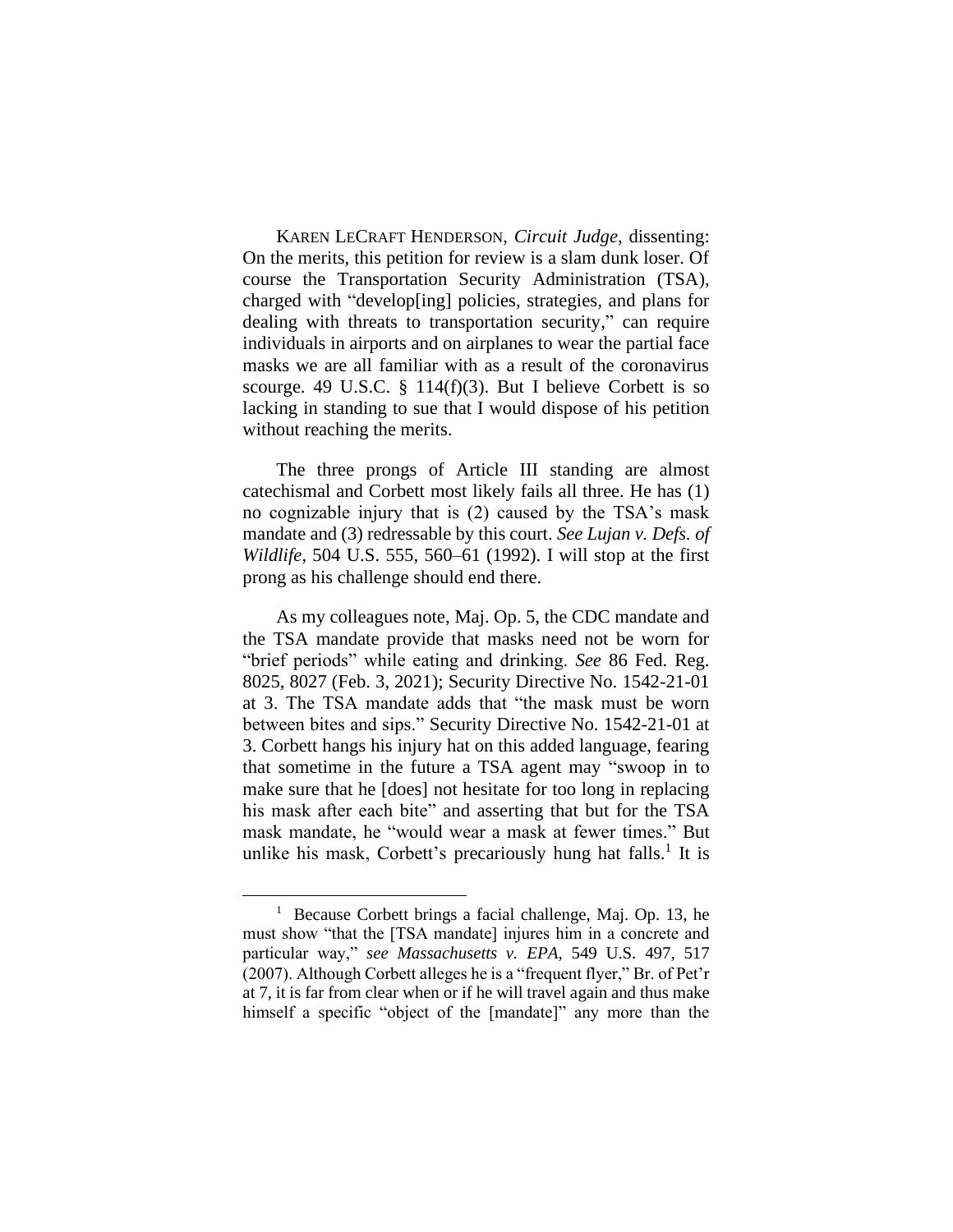anyone's guess whether Corbett faces "injury" based on any difference between the CDC's mandated "brief periods" which, significantly, Corbett does not challenge and would follow—and the TSA's mandated "between bites and sips." *See Chamber of Com. of U.S. v. EPA*, 642 F.3d 192, 200 (D.C. Cir. 2011) ("[A]ny petitioner alleging only future injuries confronts a significantly more rigorous burden to establish standing.") (quoting *United Transp. Union v. ICC*, 891 F.2d 908, 913 (D.C. Cir. 1989)). Corbett's allegation that he faces a bona fide threat of future enforcement in his pre-enforcement challenge*, see Babbitt v. United Farm Workers Nat'l Union*, 442 U.S. 289, 298–99 (1979) (allowing for pre-enforcement standing as long as "there exists a credible threat of prosecution"), is even more fatuous in view of his total failure to allege past enforcement against him or anyone else, *see Muthana v. Pompeo*, 985 F.3d 893, 911 (D.C. Cir. 2021) ("Preenforcement review is not a vehicle to settle questions of statutory interpretation unconnected with matters of constitutional right."), *petition for cert. filed*, No. 21-489 (June 16, 2021).

*De minimis non curat lex*, the "venerable maxim" that ensures the law does not concern itself with trifles, *Wis. Dep't of Revenue v. William Wrigley, Jr., Co.*, 505 U.S. 214, 231 (1992), resolves Corbett's annoying waste of judicial

millions of members of the general public who fly, *see Lujan v. Defs. of Wildlife,* 504 U.S. 555, 561 (1992). Just as a taxpayer cannot mount a challenge so general that his standing is only as a member of the public, *see Hein v. Freedom From Religion Found., Inc.*, 551 U.S. 587 (2007), Corbett's generalized injury is likewise insufficient to invoke our jurisdiction, *see Ex parte Levitt*, 302 U.S. 633, 633 (1937) ("[T]o invoke the judicial power . . . [an individual] must show that he . . . is immediately in danger of . . . a direct injury . . . and it is not sufficient that he has merely a general interest common to all members of the public.").